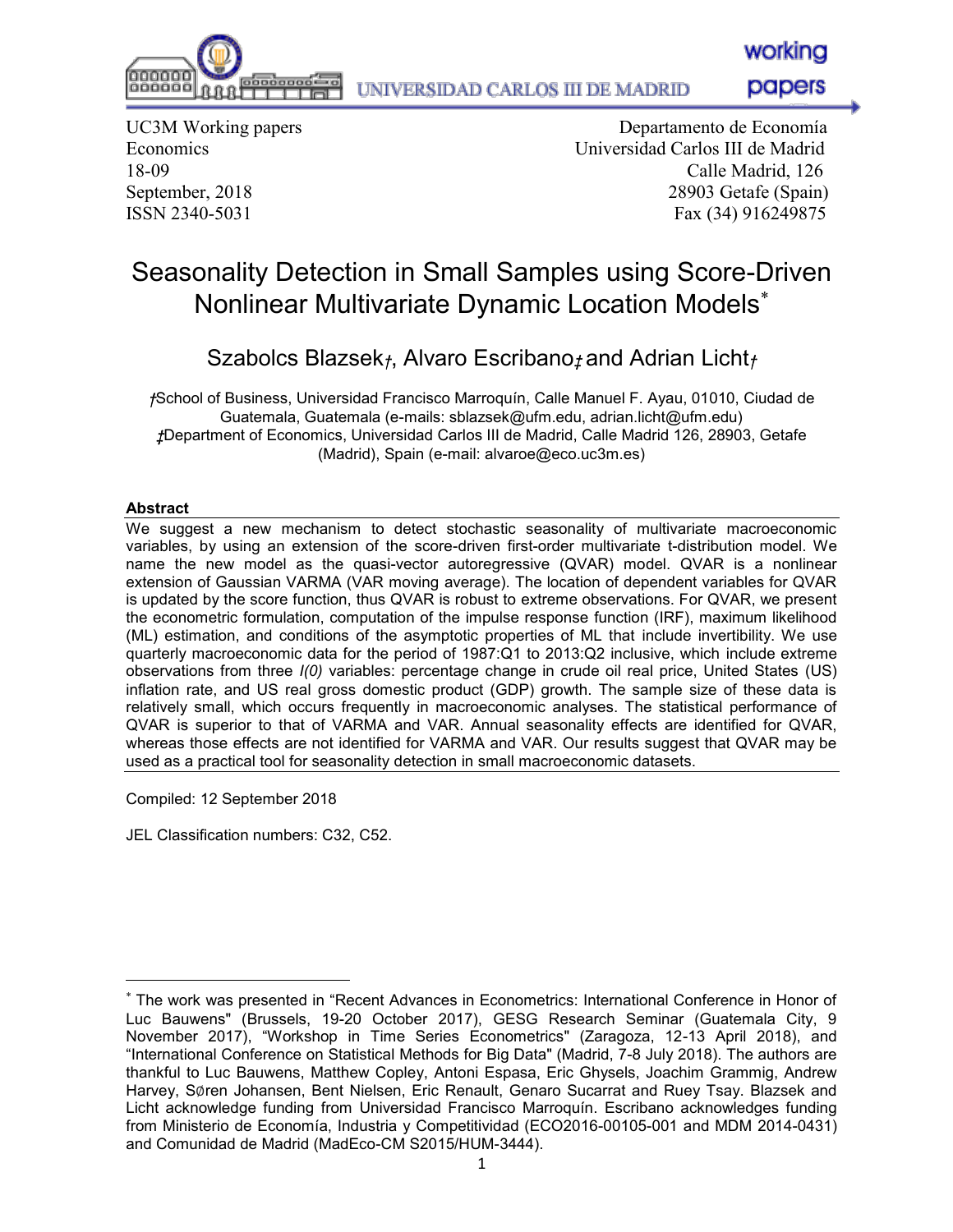# I. Introduction

Macroeconomic time series analysis frequently involves stochastic seasonality components in practical applications. The successful detection of those components is useful, for example, for a first-step deseasonalization of macroeconomic data, in order to effectively measure the interaction effects among the deseasonalized macroeconomic variables in a second-step. The detection of seasonality is also useful in those cases, when the effectiveness of a previous seasonality adjustment is verified ex-post. In this paper, we suggest a new mechanism of seasonality detection for multivariate macroeconomic time series, by extending the dynamic conditional score (DCS) model for the multivariate t distribution (Harvey, 2013). We name the extended model as the quasi-vector autoregressive (QVAR) model, and we present that the new seasonality detection mechanism is very useful for a small macroeconomic dataset from the United States (US).

DCS models are observation-driven time series models (Cox, 1981). An example of a DCS model is Beta-t-EGARCH (exponential generalized autoregressive conditional heteroscedasticity) (Harvey and Chakravarty, 2008), which is an outlier-robust alternative to GARCH (Engle, 1982; Bollerslev, 1986). We refer to the recent Beta-t-EGARCH applications of Blazsek and Villatoro (2015), Blazsek and Mendoza (2016), and Blazsek and Monteros (2017). Another example of a DCS model is QAR (Harvey, 2013), which is a nonlinear and outlier-robust alternative to AR moving average (ARMA) (Box and Jenkins, 1970). The QVAR model of this paper is a nonlinear and outlier-robust alternative to VARMA (Tiao and Tsay, 1989). We also refer to the following recent DCS models: Blazsek and Escribano (2016a) suggest a DCS count panel data model, which is an alternative to the dynamic count panel data models of Blundell, Griffith and Windmeijer (2002), Wooldridge (2005), and Blazsek and Escribano (2010, 2016b). Ayala, Blazsek and Escribano (2017) suggest DCS-EGARCH (exponential GARCH) models with score-driven shape parameters, which are extensions of the DCS-EGARCH models with constant shape (see, for example, Harvey, 2013). Blazsek and Ho (2017) and Blazsek, Ho and Liu (2018) suggest new Markov regime-switching DCS-EGARCH models. The works of Ayala and Blazsek (2018a, 2018b) suggest new DCS copula models for financial portfolios.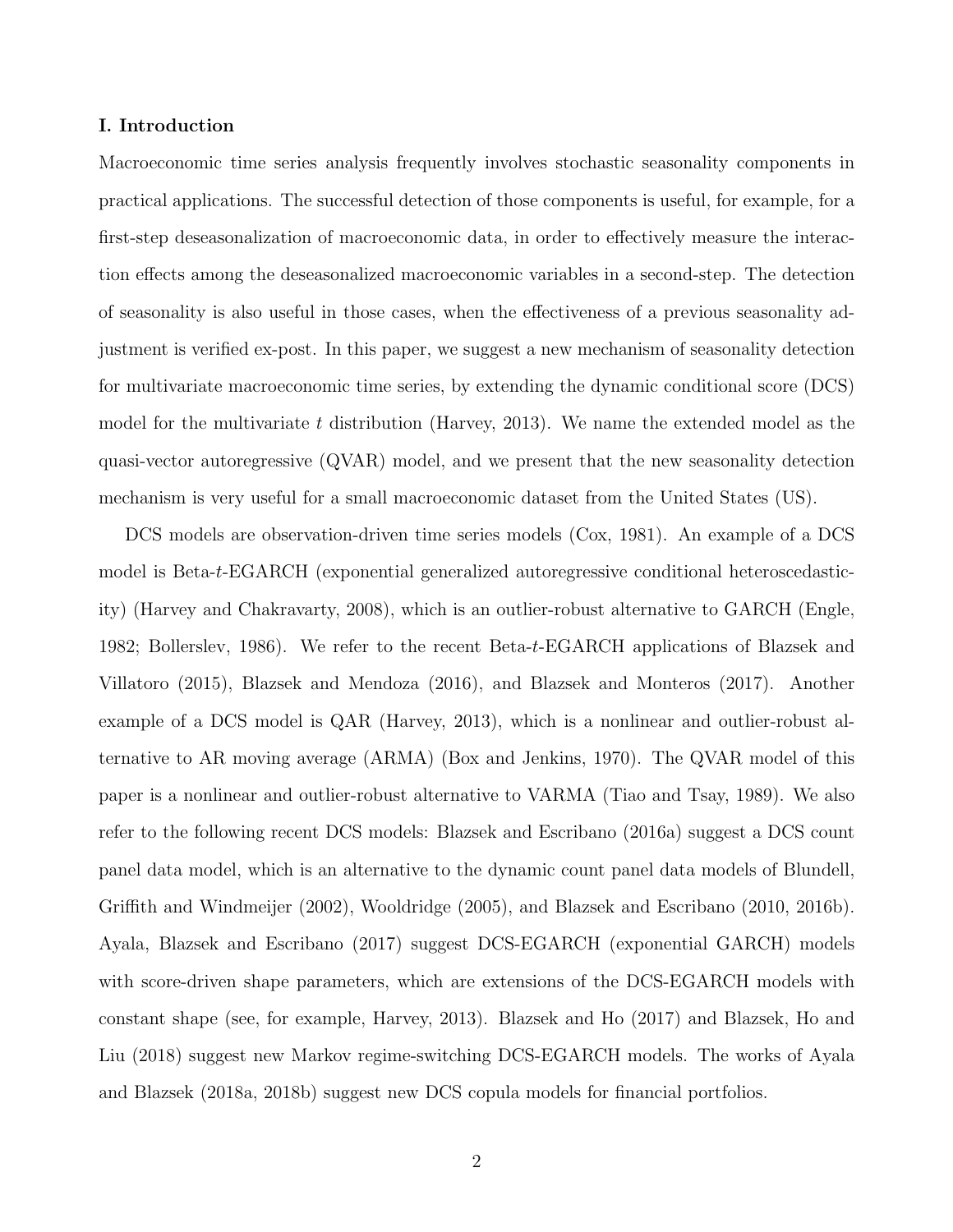$\alpha$ VAR with lag-order p is a score-driven nonlinear multivariate dynamic location model, in which the conditional score vector of the log-likelihood (LL) with respect to location (hereinafter, score function) updates the dependent variables.  $\text{QVAR}(p)$  is an extension of the DCS model for the multivariate t-distribution (Harvey, 2013) that is  $\alpha$ VAR(1) under our notation.  $\alpha$ VAR, compared to multivariate Gaussian time series models, is robust to extreme values in the noise. For QVAR, we present the details of the econometric formulation, computation of the impulse response function (IRF), and the maximum likelihood (ML) estimation and related conditions of consistency and asymptotic normality that include the condition of invertibility.

We estimate QVAR by using quarterly macroeconomic time-series data for the period of 1987:Q1 to 2013:Q2 inclusive, from the following  $I(0)$  variables: (i) quarterly percentage change in non-seasonally adjusted crude oil real price; (ii) quarterly seasonally adjusted US inflation rate; (iii) quarterly seasonally adjusted US real gross domestic product (GDP) growth. The use of these variables is motivated by several works from the body of literature, which study the question of how oil price shocks affect US real GDP growth and US inflation rate (e.g. Blanchard, 2002; Barsky and Kilian, 2004; Kilian, 2008; Kilian and Lütkepohl, 2017). The dataset of the present paper includes extreme observations (for example, those related to the 1990 oil price shock caused by the Iraqi invasion of Kuwait and also those related to the 2008 financial crisis), motivating the use of the outlier-robust  $QVAR(p)$  model. The sample size of these data is relatively small, which is frequently the case in macroeconomic data analyses. We show that the application of the nonlinear  $\text{QVAR}(p)$  model to this small dataset, is more effective in identifying stochastic seasonality effects in the data series than the application of classic linear multivariate time series models.

We compare the statistical performance of  $\text{QVAR}(p)$  with that of two linear benchmarks: (i) Gaussian  $\text{QVAR}(p)$  is a limiting special case of  $\text{QVAR}(p)$  with multivariate t distribution, when the degrees of freedom parameter goes to infinity. Gaussian  $\mathrm{QVAR}(p)$  is a Gaussian VARMA $(p,p)$  model with restricted vector MA (VMA) parameters. (ii) Gaussian VARMA $(p,q)$ is a popular model in practical applications and it is also an extension of Gaussian VARMA $(p, p)$ .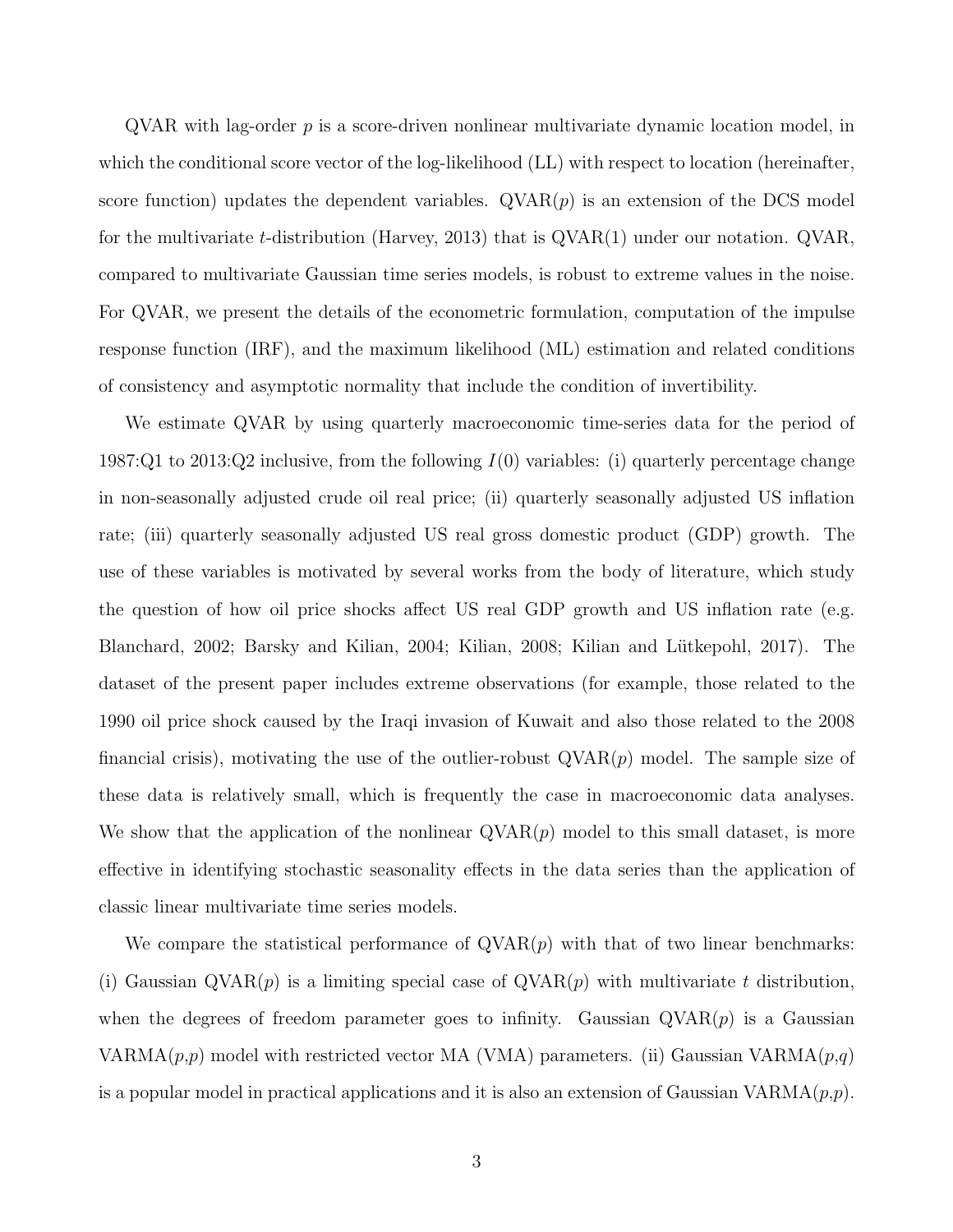In relation to Gaussian VARMA $(p,q)$ , we also consider the Gaussian VAR $(p)$  model.

We find that the statistical performance of  $QVAR(p)$  is superior to that of Gaussian  $QVAR(p)$ and Gaussian VARMA $(p,q)$ . A relevant finding of this paper is that the nonlinear  $\text{QVAR}(2)$  with multivariate  $t$  distribution is effectively estimated by using the ML method, while for its limiting special case, the Gaussian QVAR(2) model, the ML estimator does not converge to an optimal solution. This result is due to the fact the  $QVAR(2)$  with multivariate t distribution that is updated by the score function is robust to extreme values in the irregular component, while its Gaussian benchmark is sensitive to outliers. With respect to the identification of stochastic seasonality effects, we find that  $\text{QVAR}(1)$  does not identify the aforementioned effects, motivating the extension of that model to  $QVAR(p)$  with higher lag-orders. We find that the seasonality detection mechanism is effective for QVAR(2): (i) Annual stochastic seasonality effects are identified for the non-seasonally adjusted percentage change in crude oil real price times series. (ii) Seasonality is not detected for the seasonally adjusted US inflation rate time series, thus the seasonality detection mechanism suggests that seasonality adjustment was successful at the data source. (iii) Annual stochastic seasonality effects are detected for the seasonally adjusted US real GDP growth time series, suggesting that the seasonality adjustment was not effective at the data source. With respect to the linear Gaussian alternatives, seasonality effects are not detected for any of the  $\text{QVAR}(p)$  and Gaussian VARMA $(p,q)$  specifications of this paper.

The focus of this paper is seasonality detection, by using  $\mathrm{QVAR}(p)$ , for multivariate macroeconomic time series data. Nevertheless,  $\text{QVAR}(p)$  can also be applied to the detection of different forms of nonlinearity in time series, other than seasonality. For example,  $\text{QVAR}(p)$  can be applied to (i) the detection of regime-switching time series dynamics, (ii) the highlighting of the presence of extreme observations in a dataset, or (iii) the identification of different forms of heteroscedasticity. The  $QVAR(p)$  model of this paper identifies stochastic seasonality and it also verifies whether seasonality adjustment was successful at the data source. These results may motivate the consideration of  $QVAR(p)$  in future macroeconomic analyses, which use small datasets with extreme observations that are frequent properties of macroeconomic data.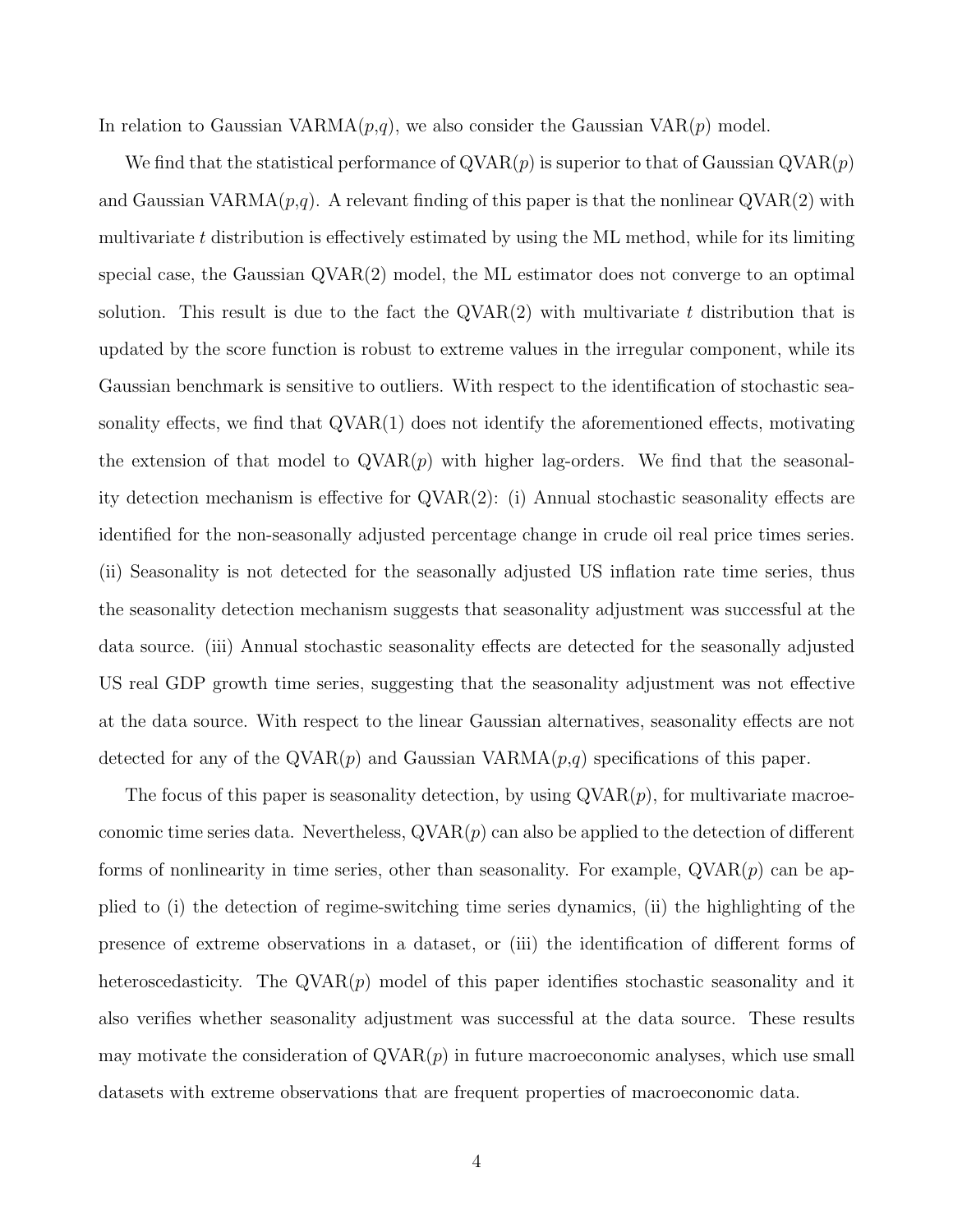The remainder of this paper is organized as follows. Section II presents the nonlinear  $\mathrm{QVAR}(p)$  model. Section III presents the benchmark linear Gaussian  $\mathrm{QVAR}(p)$  and Gaussian  $VARMA(p,q)$  models. Section IV describes the macroeconomic data. Section V summarizes the empirical results. Section VI concludes.

# II. Score-driven nonlinear multivariate dynamic location model:  $\text{QVAR}(p)$ Reduced-form and structural-form representations

The reduced-form representation of  $QVAR(p)$  for  $y_t$   $(K \times 1)$  is

$$
y_t = c + \mu_t + v_t,\tag{1}
$$

$$
\mu_t = \Phi_1 \mu_{t-1} + \ldots + \Phi_p \mu_{t-p} + \Psi_1 u_{t-1},\tag{2}
$$

where  $c (K \times 1), \Phi_1, \ldots, \Phi_p$  (each  $K \times K$ ) and  $\Psi_1 (K \times K)$  are time-constant parameters. The conditional mean of the dependent variables is given by  $E(y_t|y_1,\ldots,y_{t-1}) = c + \mu_t$ , because the updating term  $u_{t-1}$  ( $K \times 1$ ) with zero unconditional mean is a function of  $y_1, \ldots, y_{t-1}$  and  $E(v_t) = 0_{K \times 1}$ . For the first p observations, we initialize  $\mu_t$  by using  $\mu_t = E(\mu_t) = 0_{K \times 1}$ .

With respect to the updating terms,  $v_t$  ( $K \times 1$ ) is the reduced-form error term and  $u_t$  $(K \times 1)$  is a scaled score function vector.  $v_t$  is multivariate i.i.d. with  $v_t \sim t_K(0, \Sigma, \nu)$ , where  $\Sigma = \Omega^{-1}(\Omega^{-1})'$  is positive definite and  $\nu > 2$  denotes the degrees of freedom parameter (thus, the variance of  $v_t$  is finite). The log of the conditional density of  $y_t$  is

$$
\ln f(y_t|y_1,\ldots,y_{t-1}) = \ln \Gamma\left(\frac{\nu + K}{2}\right) - \ln \Gamma\left(\frac{\nu}{2}\right) - \frac{K}{2}\ln(\pi\nu)
$$
\n
$$
-\frac{1}{2}\ln|\Sigma| - \frac{\nu + K}{2}\ln\left(1 + \frac{v_t'\Sigma^{-1}v_t}{\nu}\right). \tag{3}
$$

The partial derivative of the log of the conditional density with respect to  $\mu_t$  is

$$
\frac{\partial \ln f(y_t|y_1,\ldots,y_{t-1})}{\partial \mu_t} = \frac{\nu + K}{\nu} \Sigma^{-1} \times \left(1 + \frac{v_t^{\prime} \Sigma^{-1} v_t}{\nu}\right)^{-1} v_t = \frac{\nu + K}{\nu} \Sigma^{-1} \times u_t,\tag{4}
$$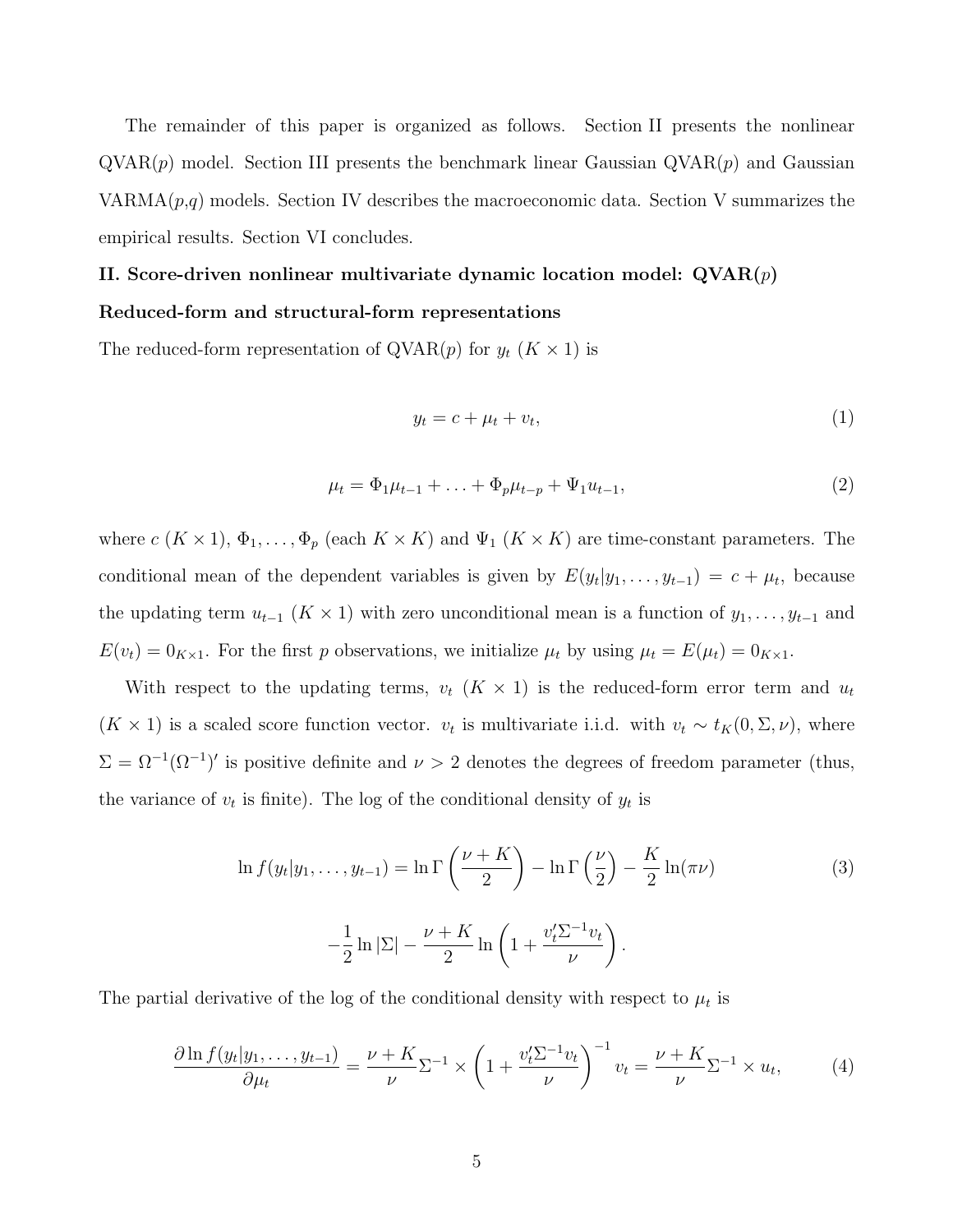The latter equality defines the scaled score function  $u_t$  by using the reduced-form error term. In the definition of  $u_t$ ,  $v_t$  is multiplied by  $[1 + (v_t^{\prime} \Sigma_v^{-1} v_t)/\nu]^{-1} = \nu/(\nu + v_t^{\prime} \Sigma_v^{-1} v_t) \in (0, 1)$ . Therefore, the scaled score function is always bounded by the reduced-form error term:  $|u_t| < |v_t|$ . The scaled score function  $u_t$  is multivariate i.i.d. with mean zero and covariance matrix

$$
\text{Var}(u_t) = E\left[\frac{\partial \ln f(y_t|y_1,\dots,y_{t-1})}{\partial \mu_t} \times \frac{\partial \ln f(y_t|y_1,\dots,y_{t-1})}{\partial \mu_t'}\right] = \frac{\nu + K}{\mu + K + 2} \Sigma^{-1}.
$$
 (5)

Related to the structural-form representation of  $QVAR(p)$ , for the reduced-form error term  $v_t \sim t_K(0, \Sigma, \nu)$  we have  $E(v_t) = 0$  and  $Var(v_t) = \Sigma \times \nu/(\nu - 2)$ . We factorize  $Var(v_t)$  as

$$
\text{Var}(v_t) = \Sigma \times \frac{\nu}{\nu - 2} = \left(\frac{\nu}{\nu - 2}\right)^{1/2} \times \Omega^{-1} (\Omega^{-1})' \times \left(\frac{\nu}{\nu - 2}\right)^{1/2},\tag{6}
$$

and we introduce the multivariate i.i.d. structural-form error term  $\epsilon_t$  as

$$
v_t = \left(\frac{\nu}{\nu - 2}\right)^{1/2} \Omega^{-1} \times \epsilon_t,\tag{7}
$$

where  $E(\epsilon_t) = 0$ ,  $Var(\epsilon_t) = I_K$  and  $\epsilon_t \sim t_K[0, I_K \times (\nu - 2)/\nu, \nu]$ . By substituting equation (7) into equation (1), we obtain the structural-form representation of  $\mathrm{QVAR}(p)$ :

$$
\left(\frac{\nu}{\nu-2}\right)^{-1/2} \Omega y_t = \left(\frac{\nu}{\nu-2}\right)^{-1/2} \Omega c + \left(\frac{\nu}{\nu-2}\right)^{-1/2} \Omega \mu_t + \left(\frac{\nu}{\nu-2}\right)^{-1/2} \Omega v_t = \left(\frac{\nu}{\nu-2}\right)^{-1/2} \Omega c + \left(\frac{\nu}{\nu-2}\right)^{-1/2} \Omega \mu_t + \epsilon_t.
$$
\n(8)

Furthermore, by substituting equation (7) into  $u_t$  from equation (4), we obtain

$$
u_t = [(\nu - 2)\nu]^{1/2} \Omega^{-1} \times \frac{\epsilon_t}{\nu - 2 + \epsilon'_t \epsilon_t},
$$
\n(9)

which is the representation of the scaled score function  $u_t$  according to the structural-form error term  $\epsilon_t$  (we use the latter equation to obtain the IRF formulas in the next three subsections).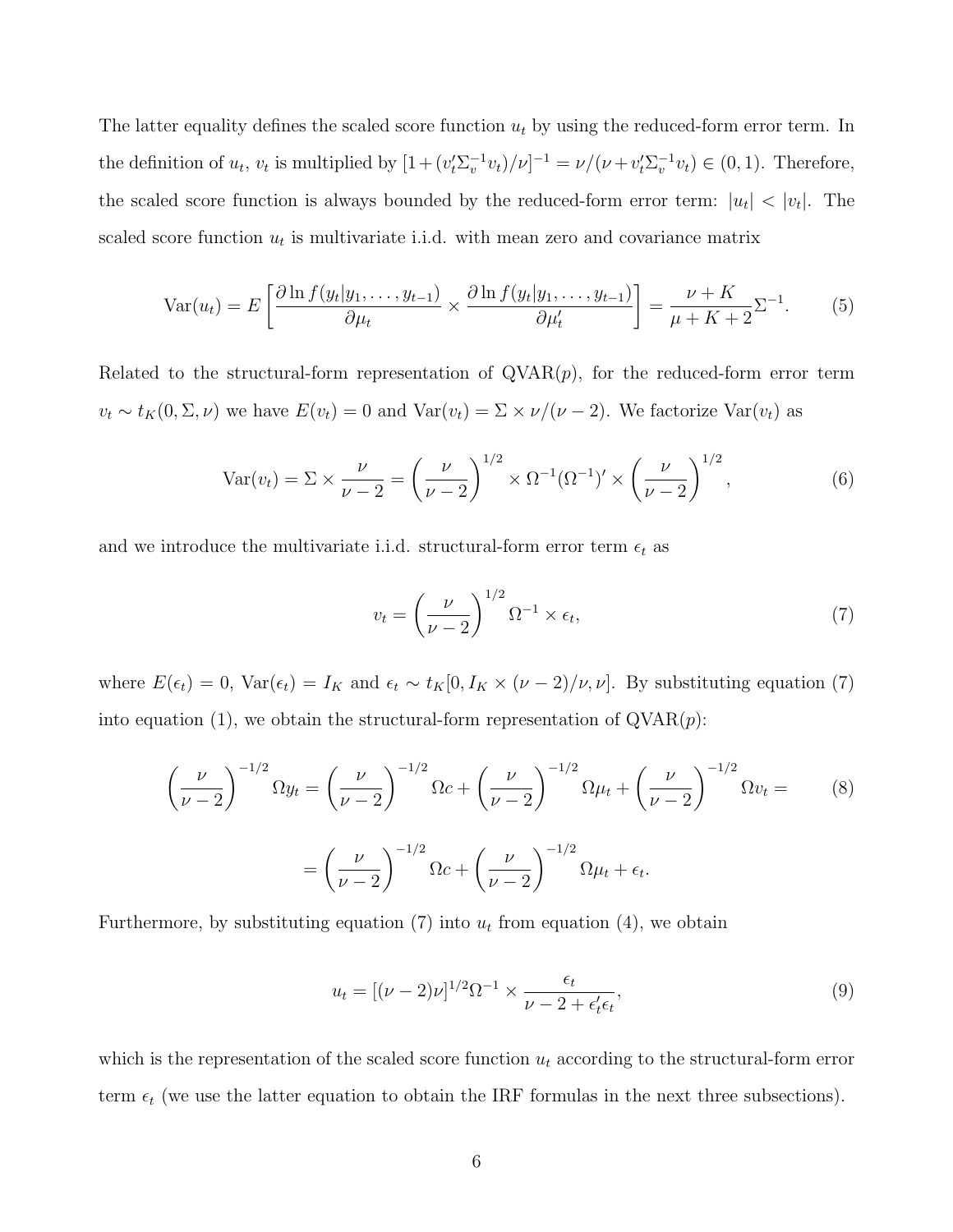# First-order representation

The first-order representation of the reduced-form  $\text{QVAR}(p)$  model of equations (1) and (2) is

$$
Y_t = C + M_t + V_t,\tag{10}
$$

$$
M_t = \Phi M_{t-1} + \Psi U_{t-1},\tag{11}
$$

where

$$
Y_{t} = \begin{bmatrix} y_{t} \\ y_{t-1} \\ \vdots \\ y_{t-p+1} \end{bmatrix}_{(Kp\times 1)} C = \begin{bmatrix} c \\ c \\ \vdots \\ c \end{bmatrix}_{(Kp\times 1)} M_{t} = \begin{bmatrix} \mu_{t} \\ \mu_{t-1} \\ \vdots \\ \mu_{t-p+1} \end{bmatrix}_{(Kp\times 1)} V_{t} = \begin{bmatrix} v_{t} \\ v_{t-1} \\ \vdots \\ v_{t-p+1} \end{bmatrix}_{(Kp\times 1)},
$$
  
\n
$$
\Phi = \begin{bmatrix} \Phi_{1} & \Phi_{2} & \cdots & \Phi_{p-1} & \Phi_{p} \\ I_{K} & 0_{K\times K} & \cdots & \cdots & 0_{K\times K} \\ 0_{K\times K} & I_{K} & 0_{K\times K} & \cdots & \cdots \\ \cdots & \cdots & \cdots & \cdots & \cdots \\ 0_{K\times K} & \cdots & 0_{K\times K} & I_{K} & 0_{K\times K} \end{bmatrix}_{(Kp\times Kp)}
$$
  
\n
$$
\Psi = \begin{bmatrix} \Psi_{1} & 0_{K\times K} & \cdots & 0_{K\times K} \\ 0_{K\times K} & 0_{K\times K} & \cdots & 0_{K\times K} \\ \cdots & \cdots & \cdots & \cdots \\ 0_{K\times K} & 0_{K\times K} & \cdots & 0_{K\times K} \end{bmatrix}_{(Kp\times Kp)} U_{t} = \begin{bmatrix} u_{t} \\ u_{t-1} \\ \vdots \\ u_{t-p+1} \end{bmatrix}_{(Kp\times 1)}
$$

# Infinite vector moving average representation

From equations (10) and (11), the reduced-form nonlinear  $VMA(\infty)$  representation of  $y_t$  is

$$
y_t = c + \left(\sum_{j=0}^{\infty} J \Phi^j J' \Psi_1 u_{t-1-j}\right) + v_t,
$$
\n(12)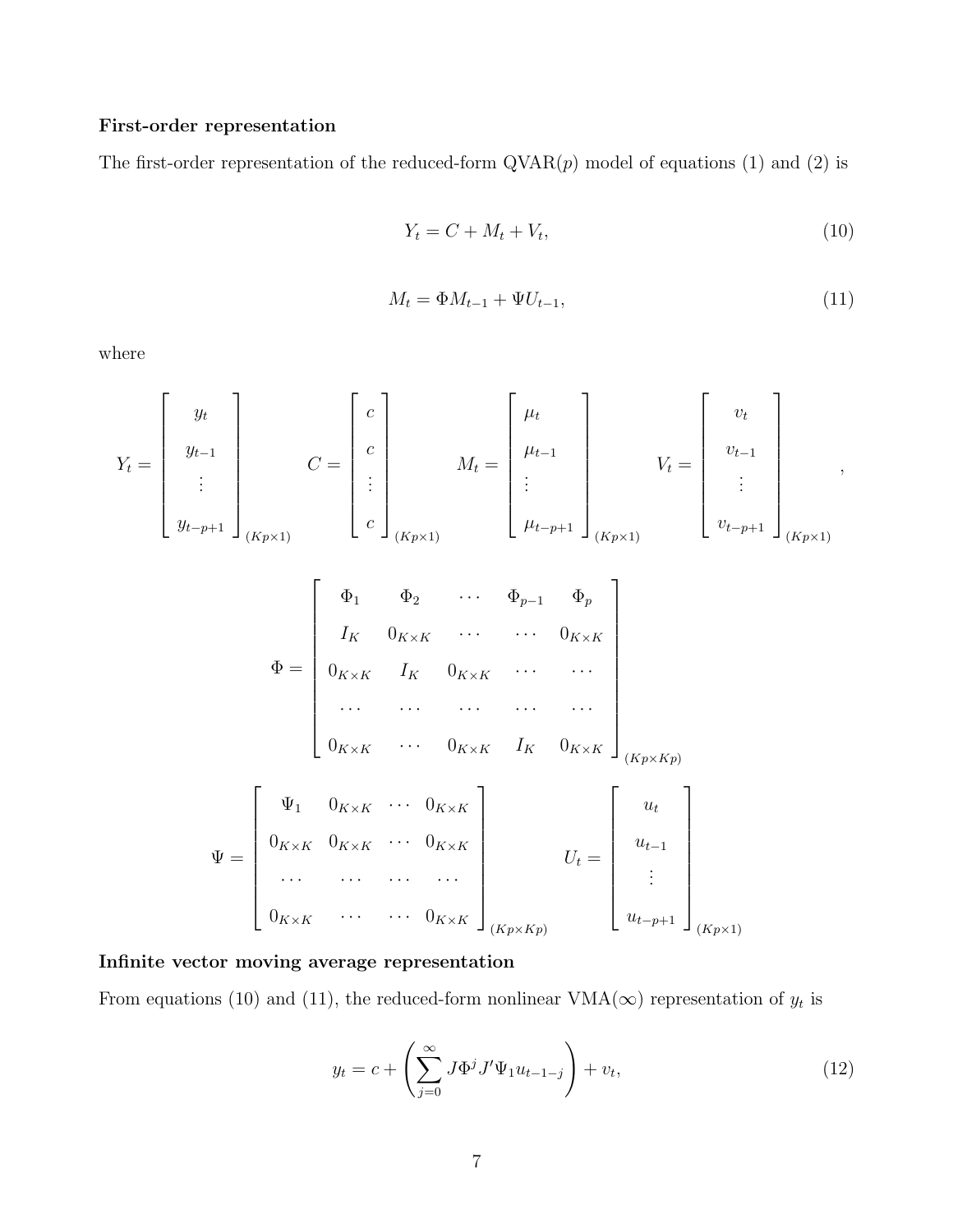$$
y_t = c + \left[ \sum_{j=0}^{\infty} J \Phi^j J' \Psi_1 \left( 1 + \frac{v_{t-1-j}' \Sigma^{-1} v_{t-1-j}}{\nu} \right)^{-1} v_{t-1-j} \right] + v_t.
$$
 (13)

where  $J = (I_K, 0_{K \times K}, \cdots, 0_{K \times K})$   $(K \times Kp)$ . By using equation (7), the related structural-form nonlinear VMA( $\infty$ ) representation of  $y_t$  is given by:

$$
y_t = c + \left\{ \sum_{j=0}^{\infty} J \Phi^j J' \Psi_1 [(\nu - 2)\nu]^{1/2} \Omega^{-1} \frac{\epsilon_{t-1-j}}{\nu - 2 + \epsilon'_{t-1-j} \epsilon_{t-1-j}} \right\} + \left(\frac{\nu}{\nu - 2}\right)^{1/2} \Omega^{-1} \epsilon_t.
$$
 (14)

We use  $C_1$  to denote the maximum modulus of all eigenvalues of  $\Phi$ .  $C_1$  < 1 implies that the different series in equations (12) to (14) are convergent.

# Impulse response function

From equation (14), we obtain  $IRF_j = \partial y_{t+j}/\partial \epsilon_t$  for  $j = 0, 1, ..., \infty$  that is given by

$$
IRF_0 = \left(\frac{\nu}{\nu - 2}\right)^{1/2} \Omega^{-1},
$$
\n(15)

$$
IRF_{jt} = J\Phi^{j} J'\Psi_{1}[(\nu - 2)\nu]^{1/2} \Omega^{-1} D_{t-1-j} \quad \text{for} \quad j = 1, ..., \infty,
$$
\n(16)

where

$$
D_{t} = \frac{\partial \frac{\epsilon_{t}}{\nu - 2 + \epsilon'_{t} \epsilon_{t}}}{\partial \epsilon_{t}} = \begin{bmatrix} d_{11,t} & \cdots & d_{1K,t} \\ \cdots & \cdots & \cdots \\ d_{K1,t} & \cdots & d_{KK,t} \end{bmatrix} =
$$
(17)  

$$
= \begin{bmatrix} \frac{\nu - 2 + \epsilon'_{t} \epsilon_{t} - 2\epsilon_{1t}}{(\nu - 2 + \epsilon'_{t} \epsilon_{t})^{2}} & \frac{-2\epsilon_{1t} \epsilon_{2t}}{(\nu - 2 + \epsilon'_{t} \epsilon_{t})^{2}} & \cdots & \frac{-2\epsilon_{1t} \epsilon_{Kt}}{(\nu - 2 + \epsilon'_{t} \epsilon_{t})^{2}} \\ \frac{-2\epsilon_{2t} \epsilon_{1t}}{(\nu - 2 + \epsilon'_{t} \epsilon_{t})^{2}} & \frac{\nu - 2 + \epsilon'_{t} \epsilon_{t} - 2\epsilon_{2t}^{2}}{(\nu - 2 + \epsilon'_{t} \epsilon_{t})^{2}} & \cdots & \cdots \\ \cdots & \cdots & \cdots & \cdots \\ \frac{-2\epsilon_{Kt} \epsilon_{1t}}{(\nu - 2 + \epsilon'_{t} \epsilon_{t})^{2}} & \cdots & \cdots & \frac{\nu - 2 + \epsilon'_{t} \epsilon_{t} - 2\epsilon_{Kt}^{2}}{(\nu - 2 + \epsilon'_{t} \epsilon_{t})^{2}} \end{bmatrix}.
$$

As  $IRF_{jt}$  for  $j = 1, 2, ..., \infty$  depends on t, we evaluate its unconditional mean

$$
IRF_j = E(IRF_{jt}) = J\Phi^j J'\Psi_1[(\nu - 2)\nu]^{1/2} \Omega^{-1} E(D_{t-1-j}) \text{ for } j = 1, 2, ..., \infty.
$$
 (18)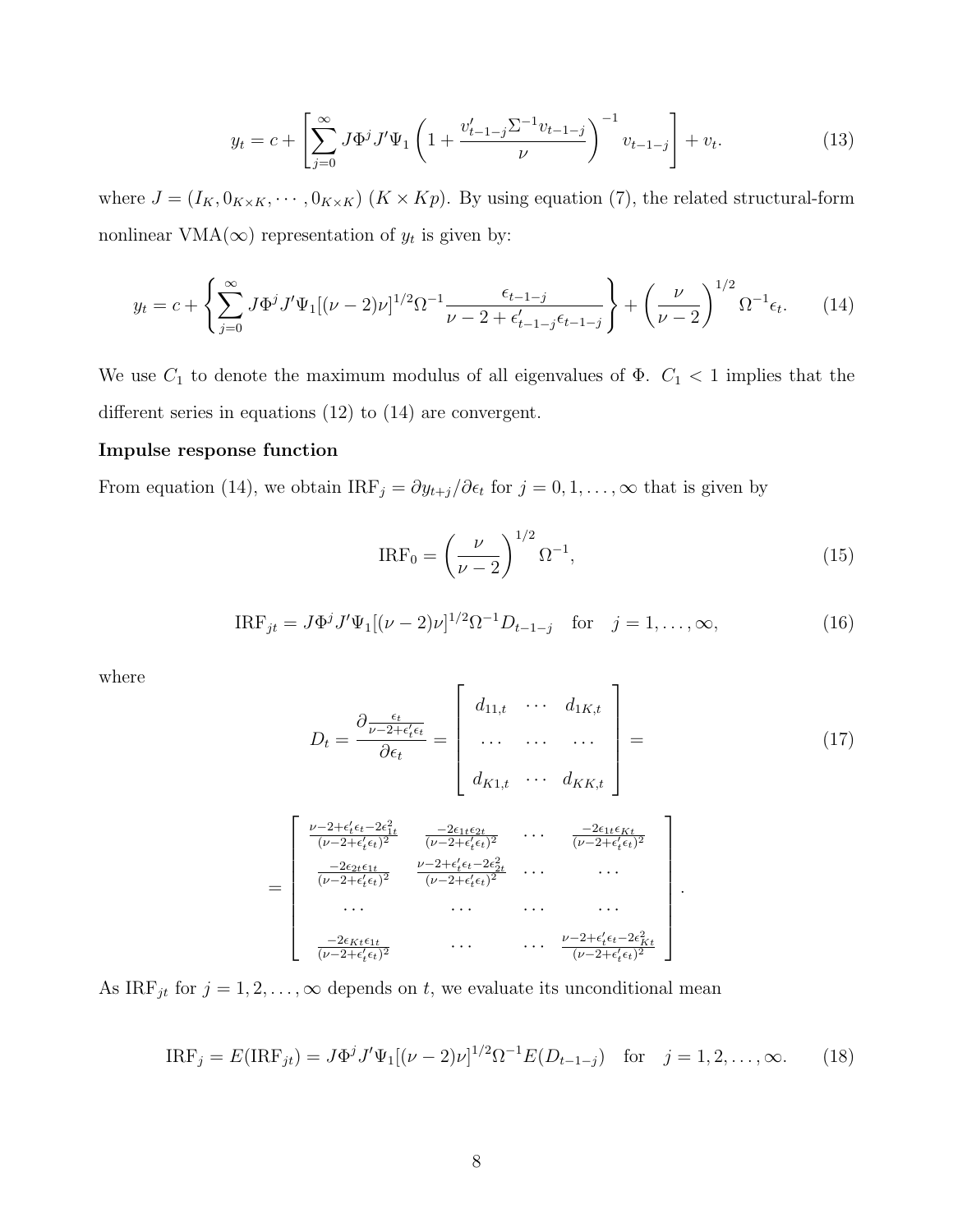If all elements of  $D_t$  are covariance stationary, then  $E(D_{t-1-j})$  can be estimated by using the sample average (see, for example, Hamilton, 1994). We test the covariance stationarity of  $D_t$  by using the augmented Dickey–Fuller (1979) (ADF) unit root test with constant. It is important to note, however, that an alternative to the use of the time-invariant  $E(\mathrm{IRF}_{jt})$  is the period-byperiod estimation of  $IRF_{jt}$ . In those applications,  $IRF_{jt}$  is averaged, for example, for pre- and post-recession periods and the resulting different IRF estimates are compared.

# Maximum likelihood estimation

We estimate the parameters of QVAR  $(c, \Phi_1, \ldots, \Phi_p, \Psi_1, \Omega^{-1} \text{ and } \nu)$ , by using the ML method. The ML estimator of parameters is given by

$$
\hat{\Theta}_{\text{ML}} = \arg \max_{\Theta} \text{LL}(y_1, \dots, y_T; \Theta) = \arg \max_{\Theta} \sum_{t=1}^T \ln f(y_t | y_1, \dots, y_{t-1}; \Theta), \tag{19}
$$

where Θ denotes the vector of parameters. We use the numerically estimated inverse information matrix for the ML standard errors (Creal, Koopman and Lucas, 2013; Harvey, 2013), and we also use results from Harvey (2013, Chapters 2.3, 2.4 and 3.3) for the conditions of consistency and asymptotic normality of the ML estimator. Related to the asymptotic properties of the ML estimator, we also study the invertibility of  $QVAR(p)$  (see, for example, Blasques, Gorgi, Koopman and Wintenberger, 2018).

First, Condition 1 is  $C_1 < 1$ , which ensures that  $\mu_t$  is covariance stationary. Second, Condition 2 is that the scaled score function  $u_t$  (K × 1) and its derivative  $\partial u_t/\partial \mu_t$  (K × K) have finite second moments and covariance that are dynamic and do not depend on  $\mu_t$ . For this condition, we refer to the specific elements  $u_{j,t}$  and  $\partial u_{k,t}/\partial \mu_{l,t}$ , where  $j, k, l = 1, ..., K$ . Condition 2 holds if  $E[u_{j,t}^{2-i}(\partial u_{k,t}/\partial \mu_{l,t})^i]<\infty$ , where  $i=0,1,2$  and  $j,k,l=1,\ldots,K$ . We test Condition 2 by using the ADF test with constant for each  $u_{j,t}^{2-i}(\partial u_{k,t}/\partial \mu_{l,t})^i$ . Third, for Condition 3, we consider the representative element  $\Psi_{ij}$  from the matrix  $\Psi$ . From equation (11), we have

$$
\frac{\partial M_t}{\partial \Psi_{ij}} = \Phi \frac{\partial M_{t-1}}{\partial \Psi_{ij}} + \Psi \frac{\partial U_{t-1}}{\partial \Psi_{ij}} + W_{ij} U_{t-1}
$$
\n(20)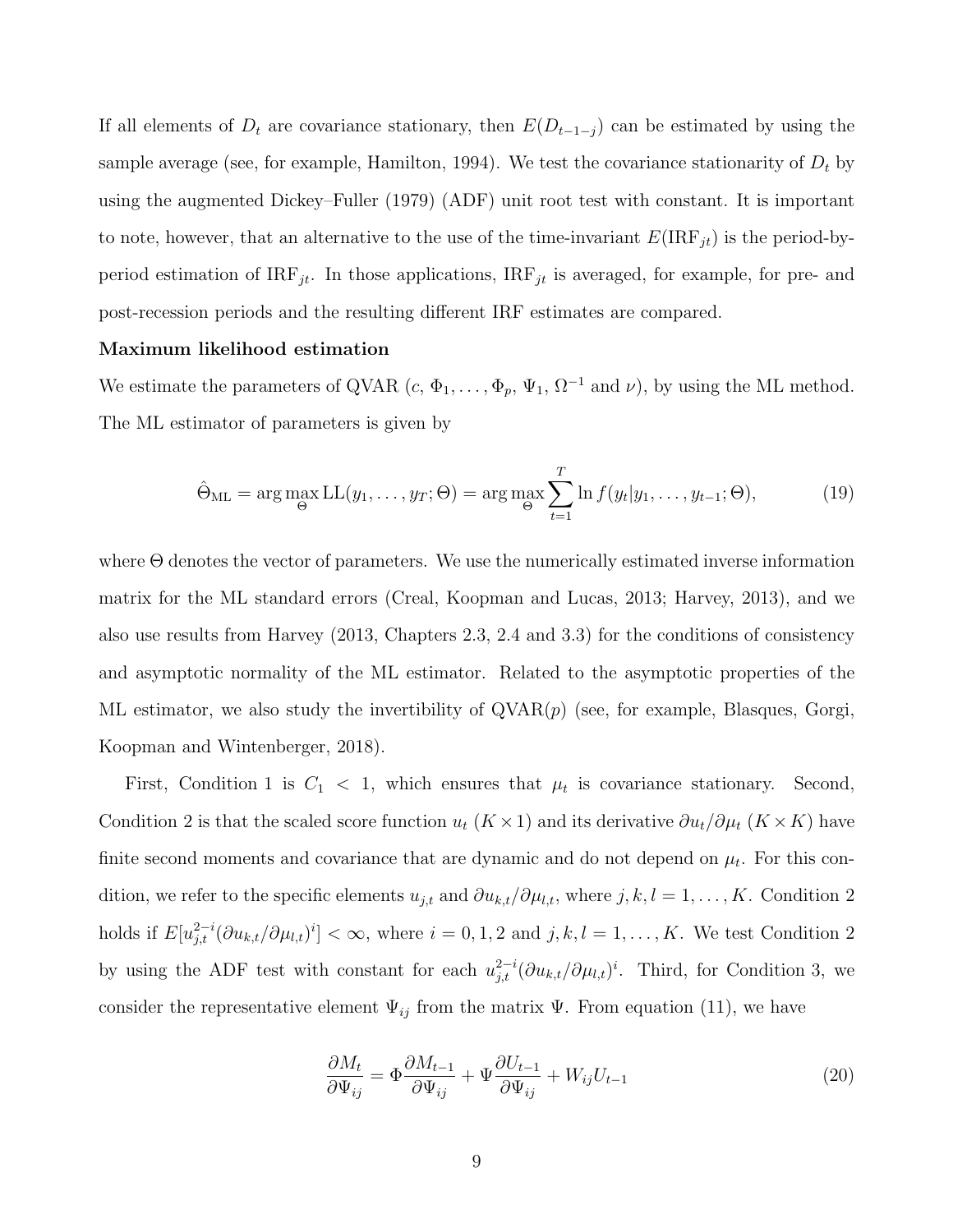for all  $t = 1, \ldots, T$ , where the element  $(i, j)$  of the matrix  $W_{ij}$   $(Kp \times Kp)$  is one and the rest of the elements of  $W_{ij}$  are zero. We use the chain rule to express

$$
\frac{\partial U_{t-1}}{\partial \Psi_{ij}} = \frac{\partial U_{t-1}}{\partial M'_{t-1}} \frac{\partial M_{t-1}}{\partial \Psi_{ij}},\tag{21}
$$

and we substitute the latter equation into equation (20) to get the first-order AR representation

$$
\frac{\partial M_t}{\partial \Psi_{ij}} = \left(\Phi + \Psi \frac{\partial U_{t-1}}{\partial M'_{t-1}}\right) \frac{\partial M_{t-1}}{\partial \Psi_{ij}} + W_{ij} U_{t-1} = X_t \frac{\partial M_{t-1}}{\partial \Psi_{ij}} + W_{ij} U_{t-1},\tag{22}
$$

where  $X_t$  ( $Kp \times Kp$ ) is defined by the last equality. Condition 3 is that all eigenvalues of  $E(X_t)$ are within the unit circle. We denote the maximum modulus of all eigenvalues of  $E(X_t)$  by using  $C_3$ . If each element of  $X_t$  is covariance stationary, then  $E(X_t)$  can be estimated by using the sample average. We test covariance stationarity of  $X_t$  by using the ADF test. Condition 3 is a necessary condition of consistency and asymptotic normality of ML. Fourth, the information matrix of  $\text{QVAR}(p)$  depends on the following term, expressed by using equation (22) for the specific elements  $(i, j)$  and  $(k, l)$ :

$$
\frac{\partial M_t}{\partial \Psi_{ij}} \frac{\partial M'_t}{\partial \Psi_{kl}} = X_t \frac{\partial M_{t-1}}{\partial \Psi_{ij}} \frac{\partial M'_{t-1}}{\partial \Psi_{kl}} X'_t + X_t \frac{\partial M_{t-1}}{\partial \Psi_{ij}} W'_{ij} U_{t-1} + U'_{t-1} W_{kl} \frac{\partial M'_{t-1}}{\partial \Psi_{kl}} X'_t + W_{ij} U_{t-1} U'_{t-1} W'_{kl}.
$$
\n(23)

We write this equation according to a first-order dynamic representation, as follows:

 $\partial \Psi_{ij}$ 

$$
\text{vec}\left(\frac{\partial M_t}{\partial \Psi_{ij}} \frac{\partial M'_t}{\partial \Psi_{kl}}\right) = (X_t \otimes X_t) \text{vec}\left(\frac{\partial M_{t-1}}{\partial \Psi_{ij}} \frac{\partial M'_{t-1}}{\partial \Psi_{kl}}\right) +
$$
  
+vec
$$
\left(X_t \frac{\partial M_{t-1}}{\partial \Psi} W'_{ij} U_{t-1}\right) + \text{vec}\left(U'_{t-1} W_{kl} \frac{\partial M'_{t-1}}{\partial \Psi_{kl}} X'_t\right) + \text{vec}\left(W_{ij} U_{t-1} U'_{t-1} W'_{kl}\right),
$$
(24)

 $\partial \Psi_{kl}$ 

where  $\otimes$  is the Kronecker product and vec $(x)$  indicates that the columns of the matrix are being stacked one upon the other. Condition 4 is that all eigenvalues of  $E(X_t \otimes X_t)$  are within the unit circle. We denote the maximum modulus of all eigenvalues of  $E(X_t \otimes X_t)$  by using  $C_4$ . If each element of  $X_t \otimes X_t$  is covariance stationary, then  $E(X_t \otimes X_t)$  can be estimated by using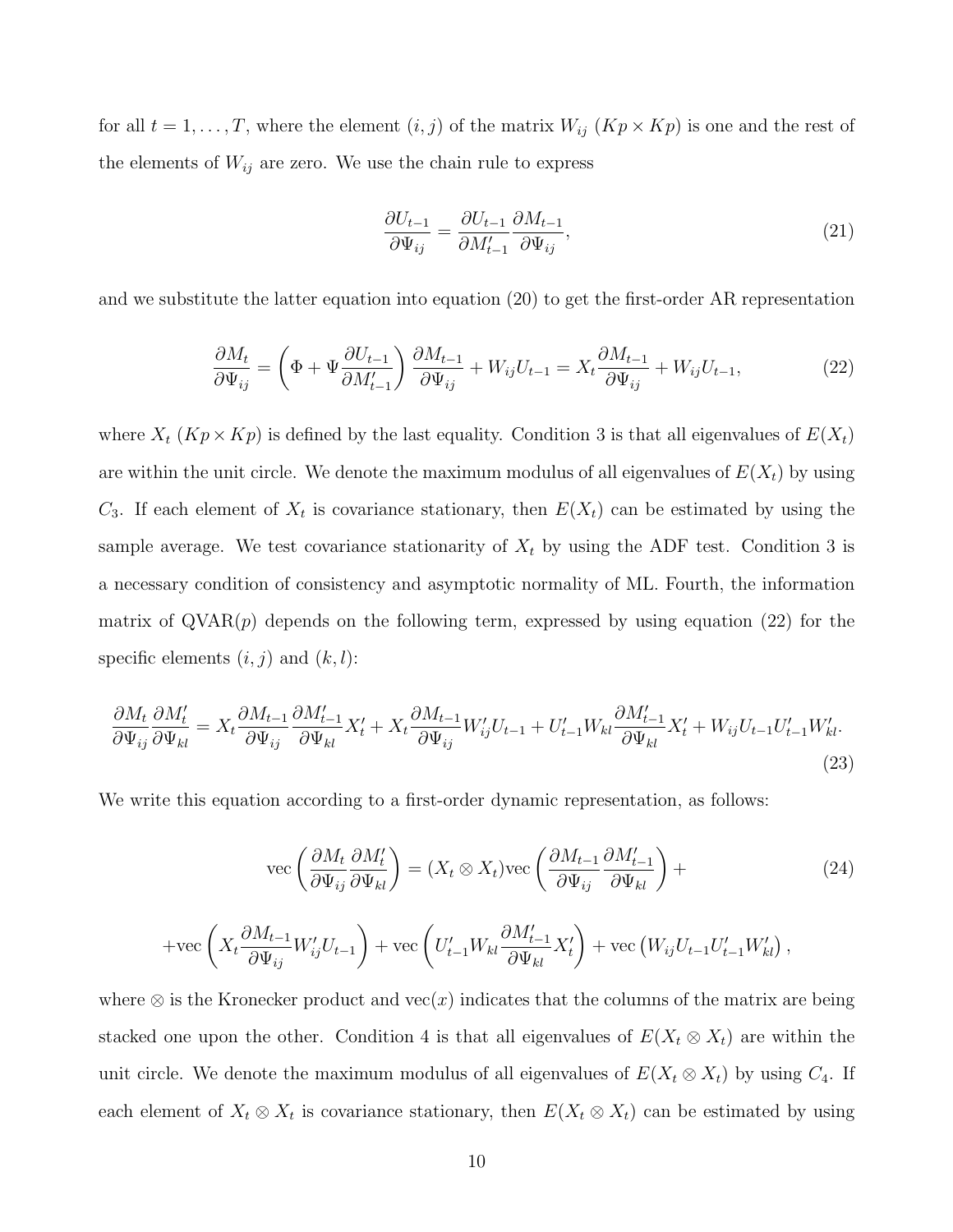the sample average. We test covariance stationarity of  $X_t \otimes X_t$  by using the ADF test with constant. Condition 4 is a sufficient condition of consistency and asymptotic normality of ML.

For the computation of  $X_t = \Phi + \Psi(\partial U_{t-1}/\partial M'_{t-1})$ , we need the formula for  $\partial u_t/\partial \mu'_t$   $(K \times K)$ . As aforementioned, the scaled score function is given by

$$
u_t = \left(1 + \frac{v_t' \Sigma^{-1} v_t}{\nu}\right)^{-1} v_t = \frac{\nu(y_t - c - \mu_t)}{\nu + (y_t - c - \mu_t') \Sigma^{-1} (y_t - c - \mu_t)},\tag{25}
$$

and the formula of  $\partial u_t / \partial \mu'_t$  can be obtained by using standard matrix calculus.

In addition to the previous conditions, we also study the invertibility of QVAR, which is a condition of the consistency and asymptotic normality of ML. Invertibility is studied in the recent literature on DCS models (see for example: Blasques, Gorgi, Koopman and Wintenberger, 2018). From equations (10) and (11) we express:

$$
Y_t = C - \Phi C + \Phi Y_{t-1} - \Phi V_{t-1} + \Psi U_{t-1} + V_t.
$$
\n(26)

We substitute the scaled score function vector  $U_{t-1}$  into the previous equation and obtain:

$$
Y_t = C - \Phi C + \Phi y_{t-1} + (\Psi_t - \Phi) V_{t-1} + V_t, \tag{27}
$$

where

$$
\Psi_{t} = \begin{bmatrix}\n\Psi_{1t} & 0_{K \times K} & \cdots & 0_{K \times K} \\
0_{K \times K} & 0_{K \times K} & \cdots & 0_{K \times K} \\
\cdots & \cdots & \cdots & \cdots \\
0_{K \times K} & \cdots & \cdots & 0_{K \times K}\n\end{bmatrix}_{(Kp \times Kp)}
$$
\n(28)

and

$$
\Psi_{1t} = \Psi_1 \times \left(1 + \frac{v_{t-1}' \Sigma^{-1} v_{t-1}}{\nu}\right)^{-1} = \Psi_1 \times \frac{\nu}{\nu + v_{t-1}' \Sigma^{-1} v_{t-1}}.
$$
\n(29)

 $QVAR(p)$  is a VARMA(1,1) model with the VMA(1) parameter  $\Psi_t-\Phi$ . If the maximum modulus of eigenvalues of  $\Psi_t - \Phi$  is lower than one for all t, then QVAR will be invertible.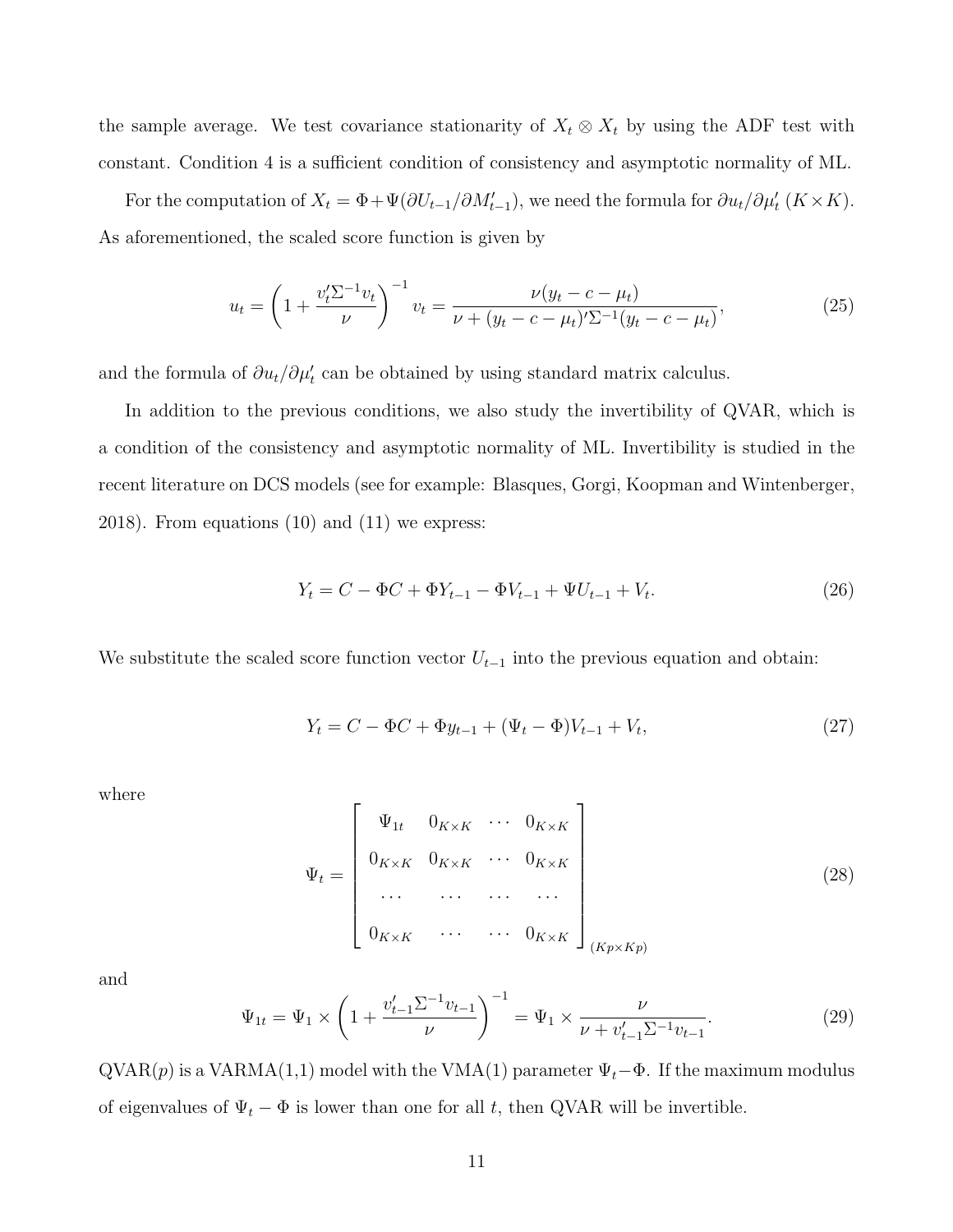#### III. Benchmark linear multivariate time series models

# First benchmark: Gaussian  $\mathrm{QVAR}(p)$

From the nonlinear  $\text{QVAR}(p)$  model that uses the multivariate t distribution for the reducedform error term  $v_t$ , we obtain linear multivariate time series models with multivariate normal distribution for  $v_t$ . If  $\nu \to \infty$ , then in the limiting case  $v_t \sim t_K(0, \Sigma, \nu) \to_d N_K(0, \Sigma)$  and  $u_t = v_t[1 + (v_t^{\prime} \Sigma_v^{-1} v_t)/\nu]^{-1} \to_p v_t$ . The multivariate model obtained for  $\nu \to \infty$ , named Gaussian  $QVAR(p)$ , is considered as the first benchmark model. For the limiting case,  $QVAR(p)$  is

$$
y_t = c - \Phi_1 c - \ldots - \Phi_p c + \Phi_1 y_{t-1} + \ldots + \Phi_p y_{t-p} + v_t + \Psi_1 v_{t-1} - \Phi_1 v_{t-1} - \ldots - \Phi_p v_{t-p}, \tag{30}
$$

which is a Gaussian VARMA $(p, p)$  specification with VMA coefficients  $\Psi_1 - \Phi_1, -\Phi_2, \ldots, -\Phi_p$ . For the Gaussian QVAR(1) case (Harvey, 2013), we have the reduced-form representation:

$$
y_t = c - \Phi_1 c + \Phi_1 y_{t-1} + v_t + (\Psi_1 - \Phi_1)v_{t-1},
$$
\n(31)

which is a Gaussian VARMA(1,1) model with VMA coefficient  $\Psi_1 - \Phi_1$ . Under the restriction  $\Psi_1 = \Phi_1$ , we obtain the reduced-form representation of the classic Gaussian VAR(1) model:

$$
y_t = c - \Phi_1 c + \Phi_1 y_{t-1} + v_t. \tag{32}
$$

For the lag-orders  $p > 1$ , it is not possible to obtain the Gaussian  $VAR(p)$  model by using parameter restrictions from the Gaussian  $\mathrm{QVAR}(p)$  model; see equation (30).

For Gaussian QVAR $(p)$ , which is a special case of the classic Gaussian VARMA $(p,q)$  model, we refer to the work of Lütkepohl (2005), with respect to the structural-form and  $VMA(\infty)$ representations of  $y_t$ , the IRF, and the ML estimation and related conditions of covariance stationarity and invertibility. It is noteworthy that even if the  $v_t \sim N_K(0, \Sigma)$  assumption does not hold for Gaussian  $\mathrm{QVAR}(p)$ , the ML estimator still provides consistent parameter estimates due to the quasi-ML (QML) results of Gourieroux, Monfort and Trognon (1984).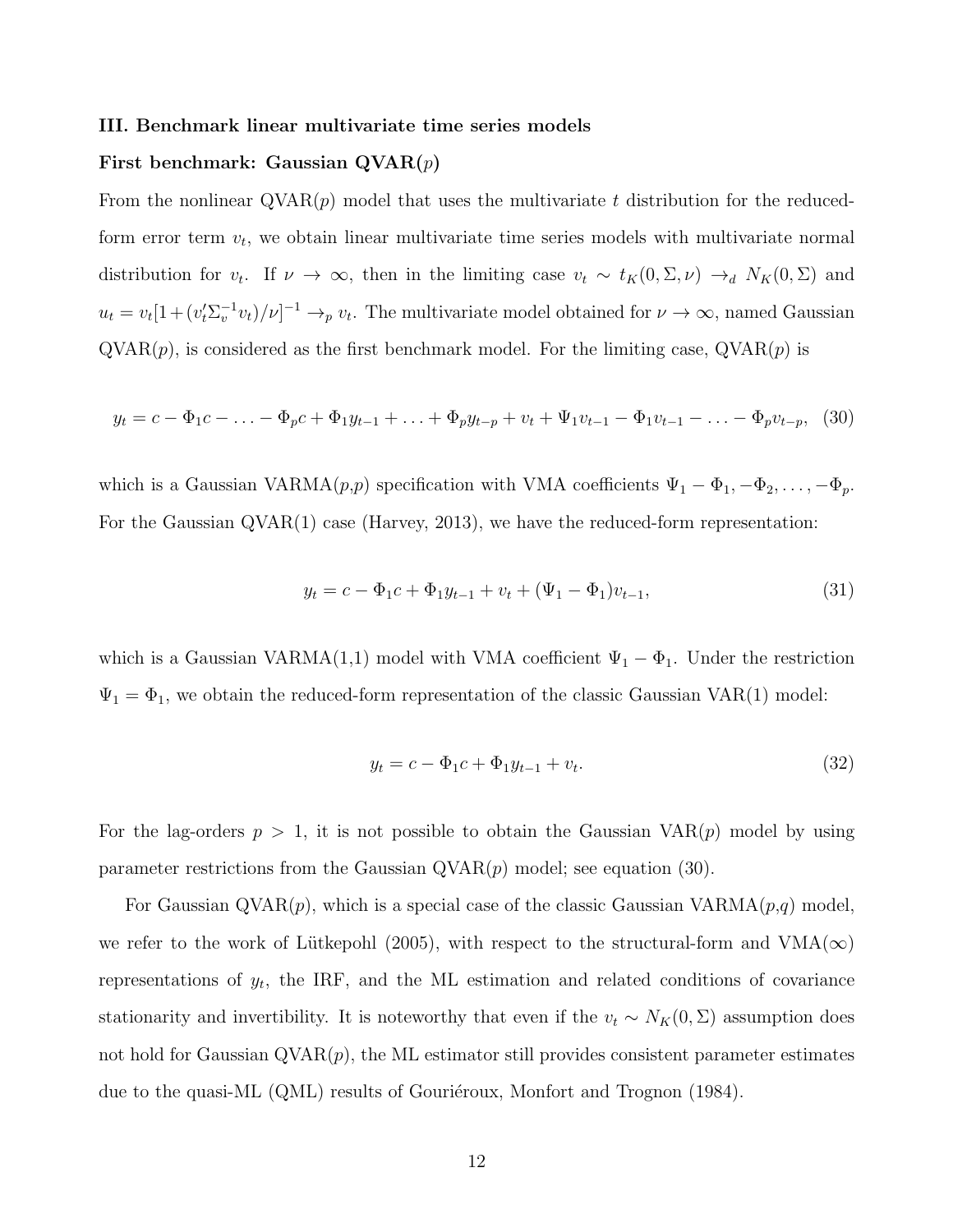# Second benchmark: Gaussian  $VARMA(p,q)$

The Gaussian  $VARMA(p,p)$  specification of equation (30) is a special case of the classic linear Gaussian  $VARMA(p,q)$  model that is frequently used by practitioners for the analysis of macroeconomic data. Gaussian  $VAR(p)$ , which to our knowledge is even more popular for practical use, is a special case of Gaussian  $VARMA(p,q)$ . Motivated by these points, we consider Gaussian  $VARMA(p,q)$  as the second benchmark model, and present estimation results for both Gaussian VARMA $(p,q)$  and Gaussian VAR $(p)$ . The reduced-form representation of VARMA $(p,q)$  is

$$
y_t = \tilde{\mu}_t + v_t = \tilde{\mu}_t + \Omega^{-1} \epsilon_t,\tag{33}
$$

where  $v_t \sim N_K(0, \Sigma)$  is the multivariate i.i.d. reduced-form error term. We factorize the positive definite covariance matrix as  $Var(v_t) = \Sigma = \Omega^{-1}(\Omega^{-1})'$ . The multivariate i.i.d. structural-form error term  $\epsilon_t = \Omega v_t \sim N_K(0, I_K)$ . Furthermore,  $\tilde{\mu}_t$  is the conditional mean of  $y_t | (y_1, \ldots, y_{t-1})$ that is specified as

$$
E(y_t|y_1,\ldots,y_{t-1}) = \tilde{\mu}_t = \tilde{c} + \Phi_1 y_{t-1} + \cdots + \Phi_p y_{t-p} + \tilde{\Psi}_1 v_{t-1} + \ldots + \tilde{\Psi}_q v_{t-q},
$$
(34)

where  $\tilde{c}(K \times 1), \Phi_1, \ldots, \Phi_p$  (each  $K \times K$ ) and  $\tilde{\Psi}_1, \ldots, \tilde{\Psi}_q$  (each  $K \times K$ ) are constant parameters. For the classic Gaussian VARMA $(p,q)$  we use tilde notation for several parameters to indicate the difference of parameters with respect to Gaussian QVAR $(p)$ . Under the restriction  $\tilde{\Psi}_j = 0_{K \times K}$ for  $j = 1, \ldots, q$ , we obtain the classic Gaussian VAR $(p)$  model. For the first p observations, we initialize  $\tilde{\mu}_t$  by using the unconditional mean  $\tilde{\mu}_t = E(y_t) = J(I_{Kp} - \Phi)^{-1}\tilde{C}$ , where

$$
\Phi = \begin{bmatrix}\n\Phi_1 & \Phi_2 & \cdots & \Phi_{p-1} & \Phi_p \\
I_K & 0_{K \times K} & \cdots & \cdots & 0_{K \times K} \\
0_{K \times K} & I_K & 0_{K \times K} & \cdots & \cdots \\
\cdots & \cdots & \cdots & \cdots & \cdots \\
0_{K \times K} & \cdots & 0_{K \times K} & I_K & 0_{K \times K}\n\end{bmatrix}_{(Kp \times Kp)} \tilde{C} = \begin{bmatrix} \tilde{c} \\
0_{K \times 1} \\
\cdots \\
0_{K \times 1}\n\end{bmatrix}_{(Kp \times 1)}
$$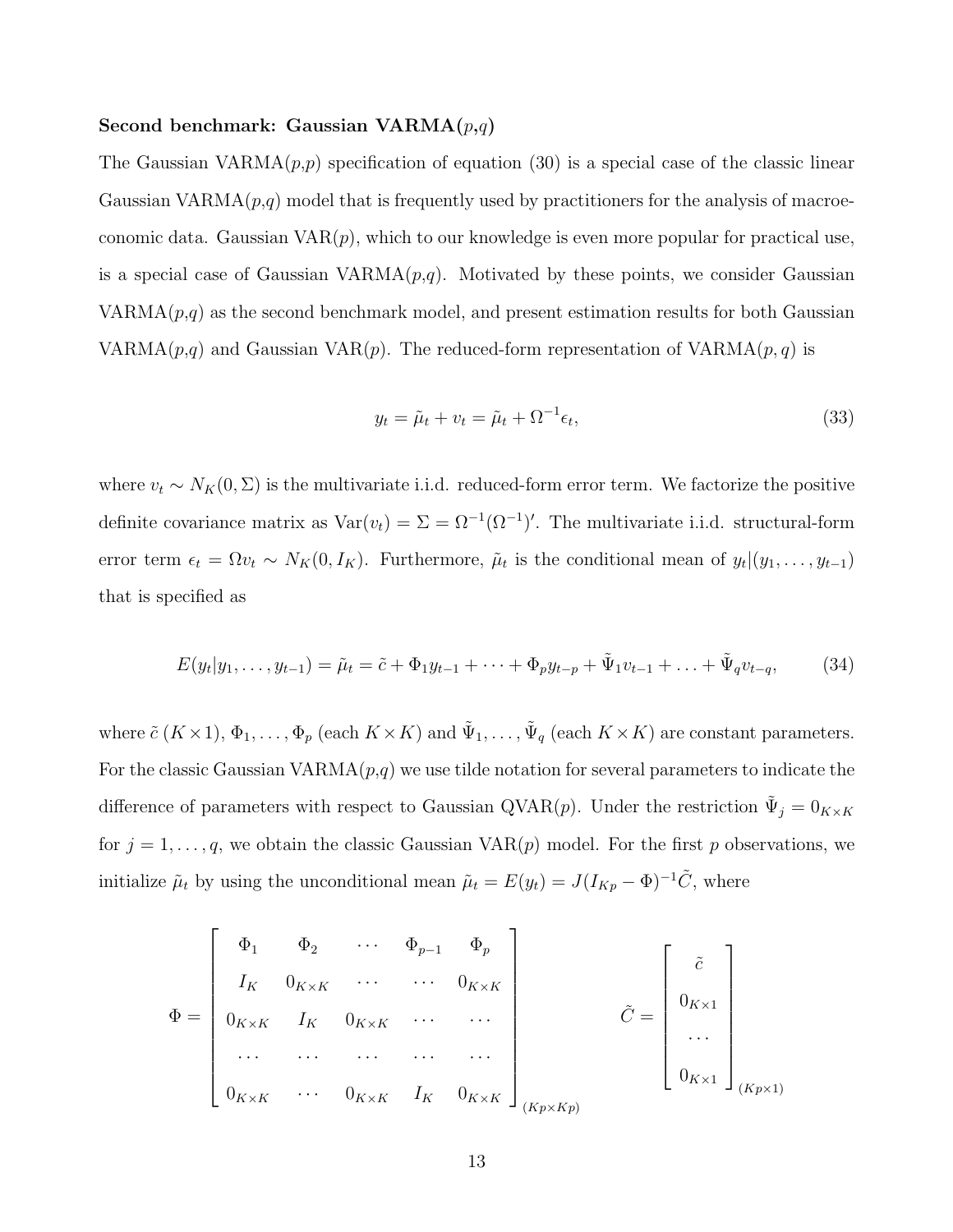and  $J = [I_K, 0_{K \times K}, \cdots, 0_{K \times K}]$   $(K \times Kp)$ .

For Gaussian VARMA $(p,q)$ , we refer to the work of Lütkepohl (2005), with respect to the structural-form and  $VMA(\infty)$  representations of  $y_t$ , the IRF, and the ML estimation and related conditions of covariance stationarity and invertibility. We refer to the QML asymptotic results as noted earlier, for the case when  $v_t \sim N_K(0, \Sigma)$  is used for VARMA( $p, q$ ).

# VI. Data

We use macroeconomic data from the book of Kilian and Lütkepohl (2017) (the data are downloaded from: http://www-personal.umich.edu/∼lkilian/figure9 1 chol.zip; original data sources: Federal Reserve Economic Data, Federal Reserve Bank of St. Louis; Economagic). This dataset includes the following variables: (i) non-seasonally adjusted monthly West Texas Intermediate (WTI) spot price of crude oil for the period of December 1972 to June 2013, inclusive; (ii) seasonally adjusted quarterly US GDP deflator for the period of 1959:Q1 to 2013:Q2, inclusive; (iii) seasonally adjusted quarterly US real GDP level for the period of 1959:Q1 to 2013:Q2, inclusive. We highlight the facts that the crude oil price series is non-seasonally adjusted and the US GDP deflator and US real GDP level series are both seasonally adjusted. The stochastic seasonality detection mechanism of the present paper is able to detect the seasonality of crude oil price, and the same mechanism is also able to evaluate whether the seasonality adjustments for US GDP deflator and US real GDP level were effective at the data source.

We define: (i) percentage change in the crude oil real price  $y_{1t}$ , as the quarterly first difference of log real price of crude oil; (ii) US inflation rate  $y_{2t}$ , as the quarterly first difference of log US GDP deflator; (iii) US real GDP growth  $y_{3t}$ , as the quarterly first difference of log US real GDP level. All variables are measured in percentage points. We define  $y_t = (y_{1t}, y_{2t}, y_{3t})'$ , hence,  $K = 3$  for all models. We use data for the period of 1987:Q1 to 2013:Q2 inclusive (see Figure 1), motivated by the work of Kilian and Lütkepohl  $(2017)$ . All results of this paper are according to the variable ordering  $(y_{1t}, y_{2t}, y_{3t})$ . Nevertheless, we also perform robustness analyses by using different variable orderings (see Blazsek and Escribano, 2017). The results of this paper are supported with respect to alternative orders of variables.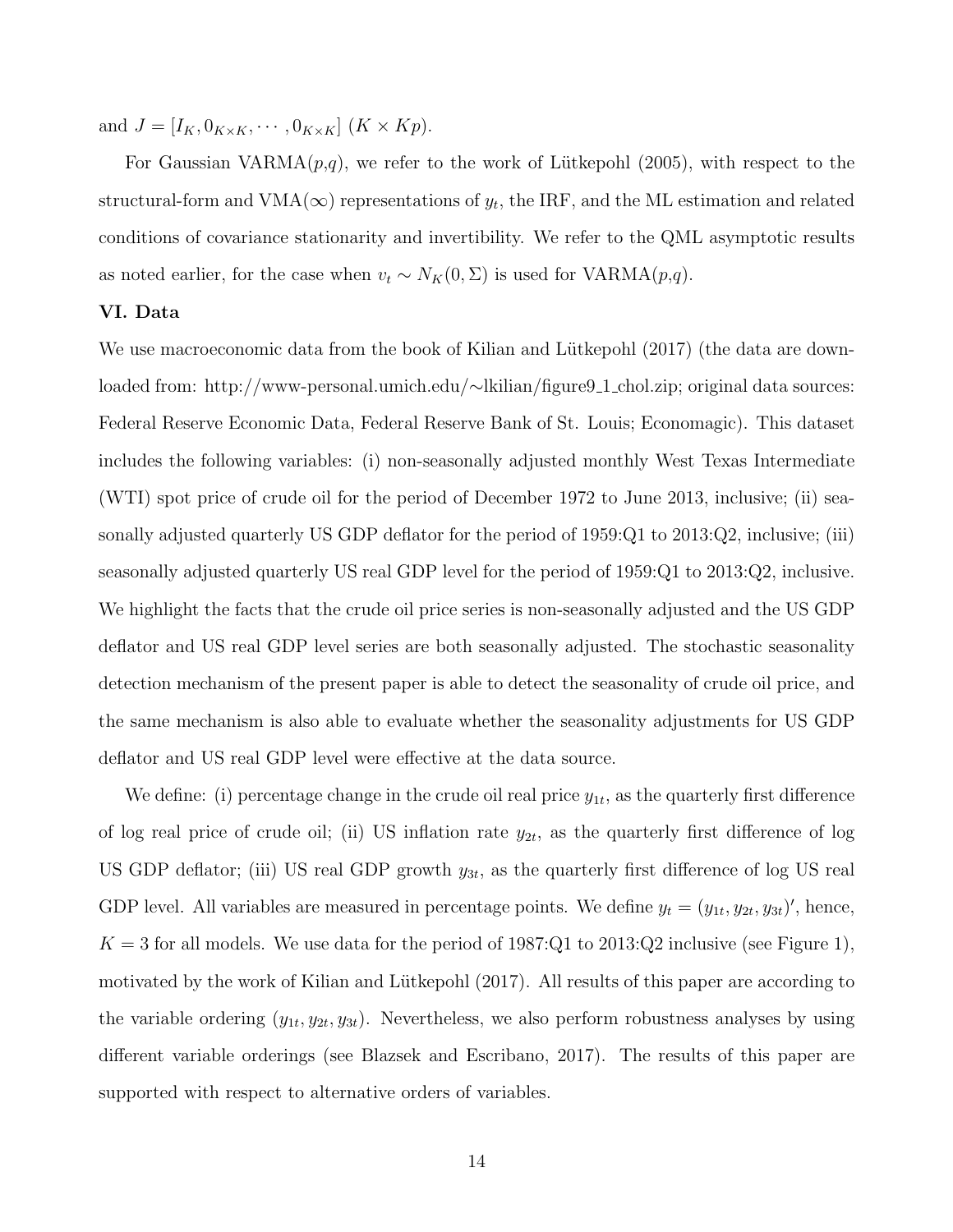In Panel A of Table 1, we present the start and end dates of the dataset, and sample size  $(T)$ , minimum, maximum, mean, standard deviation, skewness and excess kurtosis for each variable. In the same table, we also present ADF test results and partial autocorrelation function (PACF) estimates (see, for example, Hamilton, 1994) up to 20 lags. The ADF test for three alternative test specifications suggests that all dependent variables are  $I(0)$ . The PACF estimates indicate that all variables are  $I(0)$  and significant serial correlation for several lags for all variables.

In Panel B of Table 1, we report descriptive statistics of deterministic annual seasonality effects for the percentage change in crude oil real price, US inflation rate and US real GDP growth time series. For each variable  $y_{it}$ , we estimate the linear regression model  $y_{it} = \delta_{i,\text{Q1}} D_{\text{Q1},t} +$  $\delta_{i,\text{Q}2}D_{\text{Q}2,t} + \delta_{i,\text{Q}3}D_{\text{Q}3,t} + \delta_{i,\text{Q}4}D_{\text{Q}4,t} + \eta_{it}$ , where  $D_{\text{Q}1,t}$ ,  $D_{\text{Q}2,t}$ ,  $D_{\text{Q}3,t}$  and  $D_{\text{Q}4,t}$  are dummy variables indicating each quarter of the year, and  $\eta_{it}$  is the error term. We use heteroscedasticity and autocorrelation consistent (HAC) standard errors (Newey and West, 1987) for the ordinary least squares (OLS) estimation of this model. We test the significance of parameter differences for each linear regression. The corresponding  $p$ -values, reported in Panel B of Table 1, indicate significant deterministic seasonality effects for the variables  $y_{1t}$  and  $y_{3t}$ . These preliminary results suggest that the deterministic seasonality effects are significant for the percentage change in crude oil real price, that the seasonal adjustment of US inflation rate was successful at the data source, and that the seasonal adjustment of US real GDP growth was ineffective at the data source. We do not include seasonality dummies in QVAR, VAR and VARMA, motivated by the design of the seasonality detection mechanism of this work. The stochastic seasonality detection mechanism of this paper can detect seasonality effects in a more general way than the linear regression model with quarterly dummies and constant parameters.

The relatively small sample size of data  $(T = 106)$  used in this paper is a frequent property of macroeconomic time series data. In the next section, we present the consequences of the limited sample size for the effective estimation of  $QVAR(p)$  and that of the benchmark Gaussian  $QVAR(p)$  and Gaussian VARMA $(p,q)$  models.

[APPROXIMATE LOCATION OF TABLE 1 AND FIGURE 1]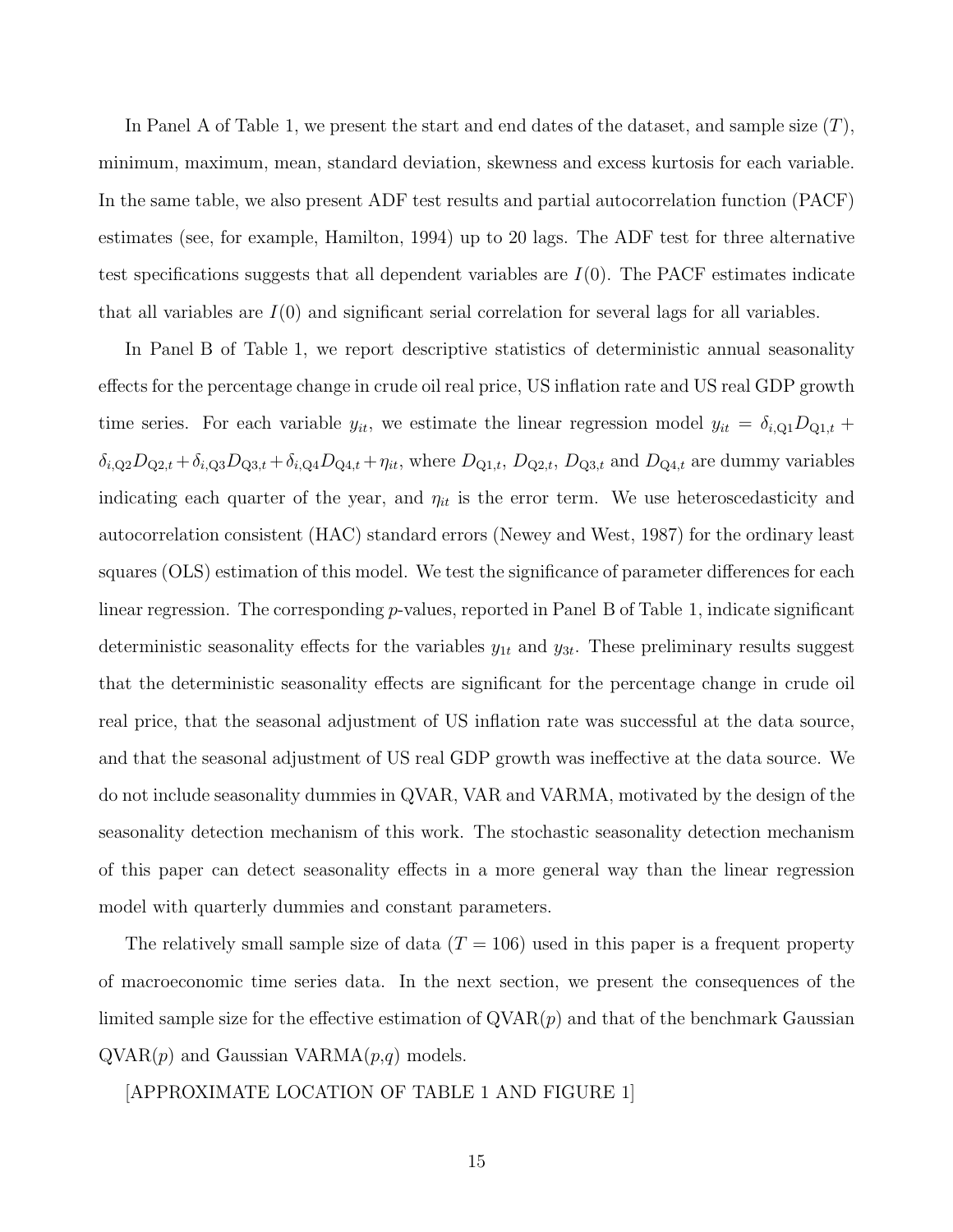# V. Empirical results

# Identification of structural forms

The QVAR, VAR and VARMA models of this paper are recursively identified structural models. This identification method is supported by the argument that oil price shocks may act as domestic supply shocks for the US economy (Kilian and Lütkepohl, 2017).

In this subsection, we present the identification of the most general QVAR model of this paper: QVAR(2). The identification of the structural-form representation is identical for all other models of this paper. Let  $K = 3$  and  $P = 2$  in equations (1) and (2), then the reducedform  $\text{QVAR}(2)$  is

$$
\begin{bmatrix} y_{1t} \\ y_{2t} \\ y_{3t} \end{bmatrix} = \begin{bmatrix} c_1 \\ c_2 \\ c_3 \end{bmatrix} + \begin{bmatrix} \Phi_{1,11} & \Phi_{1,12} & \Phi_{1,13} \\ \Phi_{1,21} & \Phi_{1,22} & \Phi_{1,23} \\ \Phi_{1,31} & \Phi_{1,32} & \Phi_{1,33} \end{bmatrix} \begin{bmatrix} \mu_{1,t-1} \\ \mu_{2,t-1} \\ \mu_{3,t-1} \end{bmatrix} +
$$
(35)

$$
+\begin{bmatrix} \Phi_{2,11} & \Phi_{2,12} & \Phi_{2,13} \\ \Phi_{2,21} & \Phi_{2,22} & \Phi_{2,23} \\ \Phi_{2,31} & \Phi_{2,32} & \Phi_{2,33} \end{bmatrix} \begin{bmatrix} \mu_{1,t-2} \\ \mu_{2,t-2} \\ \mu_{3,t-2} \end{bmatrix} + \begin{bmatrix} \Psi_{1,11} & \Psi_{1,12} & \Psi_{1,13} \\ \Psi_{1,21} & \Psi_{1,22} & \Psi_{1,23} \\ \Psi_{1,31} & \Psi_{1,32} & \Psi_{1,33} \end{bmatrix} \begin{bmatrix} u_{1,t-1} \\ u_{2,t-1} \\ u_{3,t-1} \end{bmatrix} + \begin{bmatrix} v_{1t} \\ v_{2t} \\ v_{3t} \end{bmatrix}
$$

Let  $\text{Var}(v_t) = [\nu/(\nu - 2)] \times \Sigma = [\nu/(\nu - 2)] \times \Omega^{-1}(\Omega^{-1})'$  where

$$
\Omega^{-1} = \begin{bmatrix} \Omega_{11}^{-1} & 0 & 0 \\ \Omega_{21}^{-1} & \Omega_{22}^{-1} & 0 \\ \Omega_{31}^{-1} & \Omega_{32}^{-1} & \Omega_{33}^{-1} \end{bmatrix}
$$
 (36)

is a lower-triangular matrix. Then,

$$
v_t = \left(\frac{\nu}{\nu - 2}\right)^{1/2} \Omega^{-1} \epsilon_t = \left(\frac{\nu}{\nu - 2}\right)^{1/2} \begin{bmatrix} \Omega_{11}^{-1} \epsilon_{1t} \\ \Omega_{21}^{-1} \epsilon_{1t} + \Omega_{22}^{-1} \epsilon_{2t} \\ \Omega_{31}^{-1} \epsilon_{1t} + \Omega_{32}^{-1} \epsilon_{2t} + \Omega_{33}^{-1} \epsilon_{3t} \end{bmatrix}
$$
(37)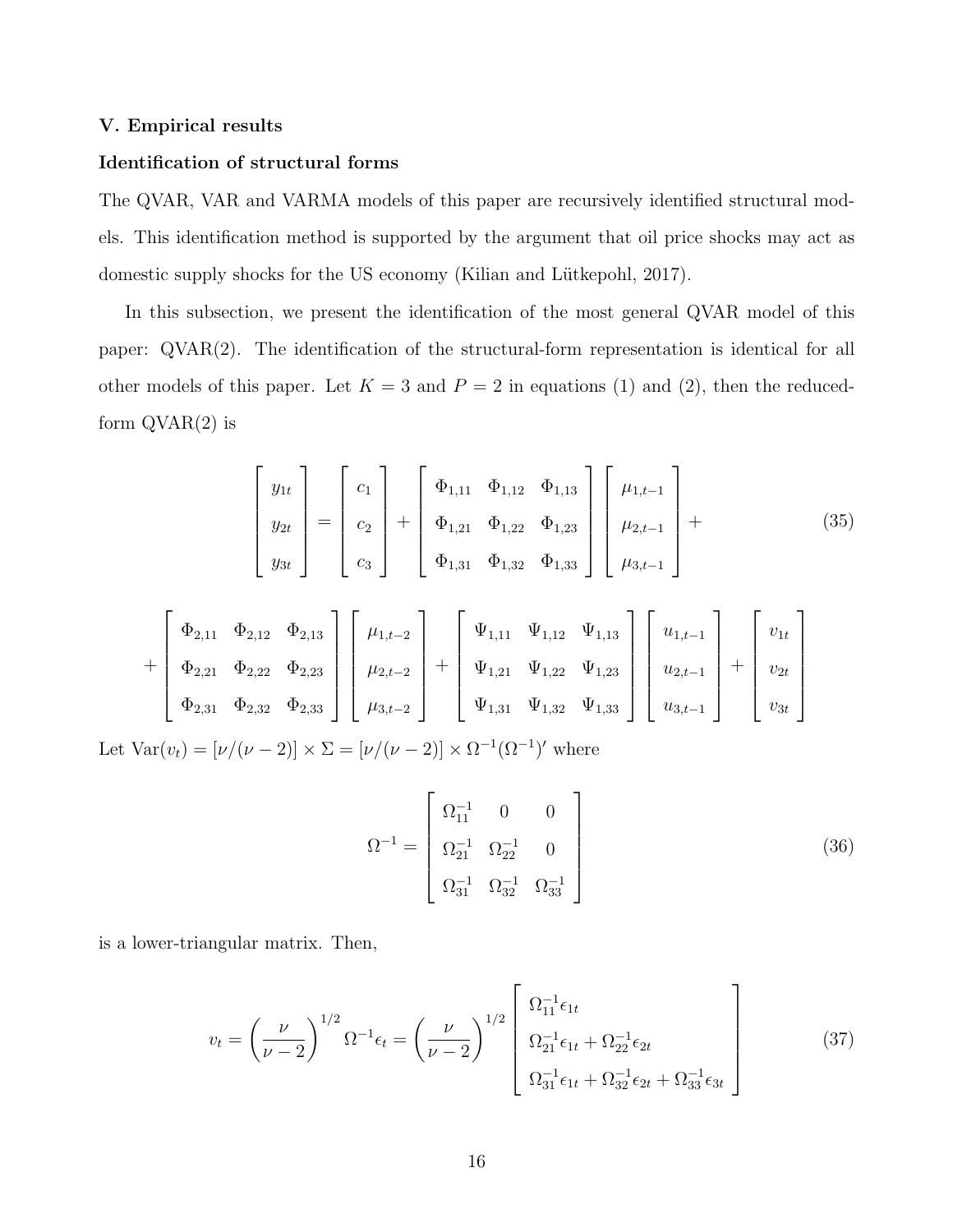For QVAR, VARMA and VAR, the decomposition  $\Sigma = \Omega^{-1}(\Omega^{-1})'$  is a Cholesky decomposition. As  $\Sigma$  is positive definite for all cases, the Cholesky decomposition is unique if the diagonal of  $\Omega^{-1}$  includes positive elements (i.e.  $\Omega_{11}^{-1} > 0$ ,  $\Omega_{22}^{-1} > 0$  and  $\Omega_{33}^{-1} > 0$ ).

### Estimation for a small dataset with extreme observations

For  $\alpha$ VAR $(p)$  with multivariate t distribution, the ML procedure does not converge to an optimum for the dataset of this paper, due to the small number of observations for each variable. We use the  $\Psi_1 = \Psi_{1,11} \times I_K$  restriction, where  $\Psi_{1,11} \in \mathbb{R}$ . This implies that  $\Psi_1$  is diagonal with  $\Psi_{1,11} = \Psi_{1,22} = \Psi_{1,33}$  (Harvey, 2013, p. 211, notes that the effective specification of matrix  $\Psi_1$ is related to the specific application of the multivariate DCS model). Under that restriction, we identify all elements of c,  $\Phi$ ,  $\Omega^{-1}$  and  $\nu$ . Due to the small sample size, the ML procedure does not converge to an optimum for the  $QVAR(p)$  specification with  $p > 2$ . Therefore, for  $\text{QVAR}(p)$  with multivariate t distribution, we report results for  $\text{QVAR}(1)$  and  $\text{QVAR}(2)$  with scalar  $\Psi_1$ . In future works that use a greater sample size for the dataset, the full  $\Psi_1$  matrix can be estimated and  $QVAR(p)$  with  $p > 2$  can be used for data analysis.

For Gaussian  $QVAR(p)$  and Gaussian  $VARMA(p,q)$  the ML procedure does not converge to an optimum, due to the small number of observations. We use scalar VMA parameters for all Gaussian multivariate specifications. For Gaussian  $QVAR(p)$  we denote the scalar VMA parameter by  $\Psi_{1,11}$ , and for Gaussian VARMA $(p,q)$  we denote the scalar VMA parameters by  $\tilde{\Psi}_{j,11}$  with  $j = 1, \ldots, q$ . Under those restrictions, we identify all elements of c,  $\Phi$  and  $\Omega^{-1}$ . The ML estimation procedure converges for the following Gaussian models: Gaussian QVAR(1), Gaussian VARMA(1,1), Gaussian VARMA(2,1), Gaussian VAR(1) and Gaussian VAR(2).

A relevant result of the present paper is that  $QVAR(2)$  with multivariate t distribution is successfully estimated, while Gaussian  $\mathrm{QVAR}(2)$  (i.e. the special case of  $\mathrm{QVAR}(2)$  with multivariate t distribution) and Gaussian  $VARMA(2,2)$  are not estimated effectively. This is due to the fact that QVAR(2) is robust to extreme observations while the Gaussian multivariate models are sensitive to those observations. This result shows the advantage of QVAR(2) for practical application, with respect to the Gaussian models. In addition, the ML procedure does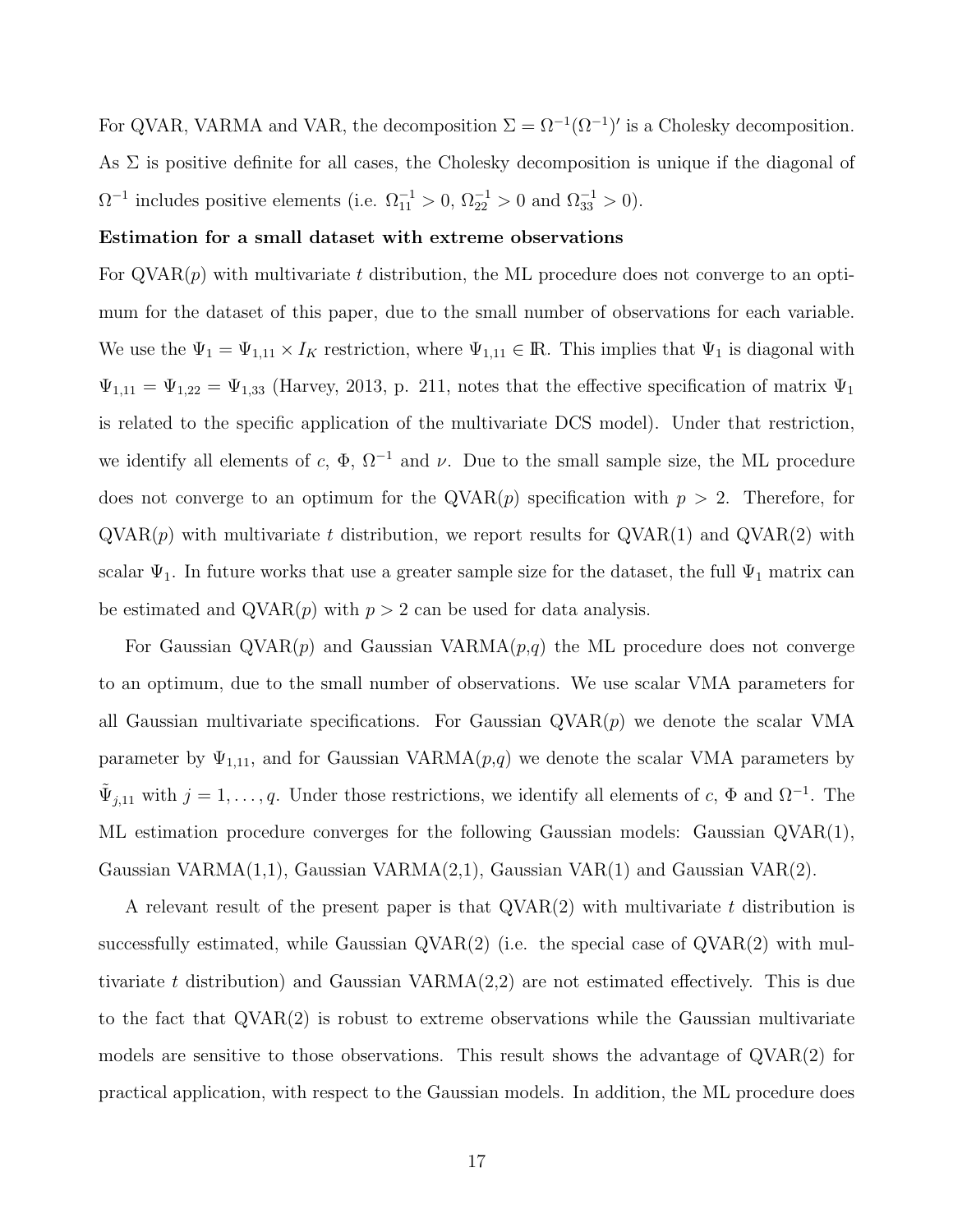not converge to an optimum for the Gaussian  $QVAR(p)$  and Gaussian  $VARMA(p,q)$  specifications with  $p > 2$  and  $q > 2$ . Therefore, we report results for the Gaussian QVAR(1), Gaussian  $VARMA(1,1)$ , Gaussian  $VARMA(2,1)$ , Gaussian  $VAR(1)$  and Gaussian  $VAR(2)$  models.

#### First-order multivariate models

We present the parameter estimates and model diagnostics for  $\text{QVAR}(1)$ , Gaussian  $\text{QVAR}(1)$ , Gaussian VARMA $(1,1)$  and Gaussian VAR $(1)$  in Table 2. We present the IRFs for those models in Figures 2 to 5, respectively. We present the invertibility of  $QVAR(1)$  in Figure 6(a).

For all models, we find that conditions of consistency and asymptotic normality of ML are supported by the  $C_1$ ,  $C_2$ ,  $C_3$  and  $C_4$  metrics (Table 2). With respect to QVAR(1), the null hypothesis of the ADF test with constant is always rejected for conditions  $C_2$ ,  $C_3$ ,  $C_4$  and matrix  $D_t$  (Table 2). In Figure 6(a), we present the evolution of the maximum modulus of eigenvalues of  $\Psi_t - \Phi$  for QVAR(1), with the related  $\pm 2\sigma$  interval, for the period of 1987:Q1 to 2013:Q2, inclusive. Those results suggest that QVAR(1) is invertible. We compare the statistical performance of the first-order models, by using the following likelihood-based metrics: LL and Akaike information criterion (AIC). Both metrics suggest that the statistical performance of QVAR(1) is superior to the other first-order alternatives of this paper (Table 2).

We find that some elements of  $\Phi_1$  and  $\Omega^{-1}$  are significantly different from zero for all models (Table 2). To check the robustness of our results, we also estimate a restricted version of all models, for which each non-significant parameter in  $\Phi_1$  and  $\Omega^{-1}$  is restricted to the value zero (see Blazsek and Escribano, 2017). All results reported in this work are robust to those restrictions. This suggests significant dynamic and contemporaneous interaction effects, respectively, among the percentage change in crude oil real price, US inflation rate and US real GDP growth. We study the dynamic interaction effects by using the IRFs in Figures 2 to 5, for which we report the mean IRF estimates up to 20 leads. We do not report the IRF confidence intervals in those figures, due to the small number of observations in the dataset and due to the fact that the main focus of the present paper is seasonality detection based on the mean IRF estimates. A common finding for all first-order models is that the stochastic seasonality effects are not identified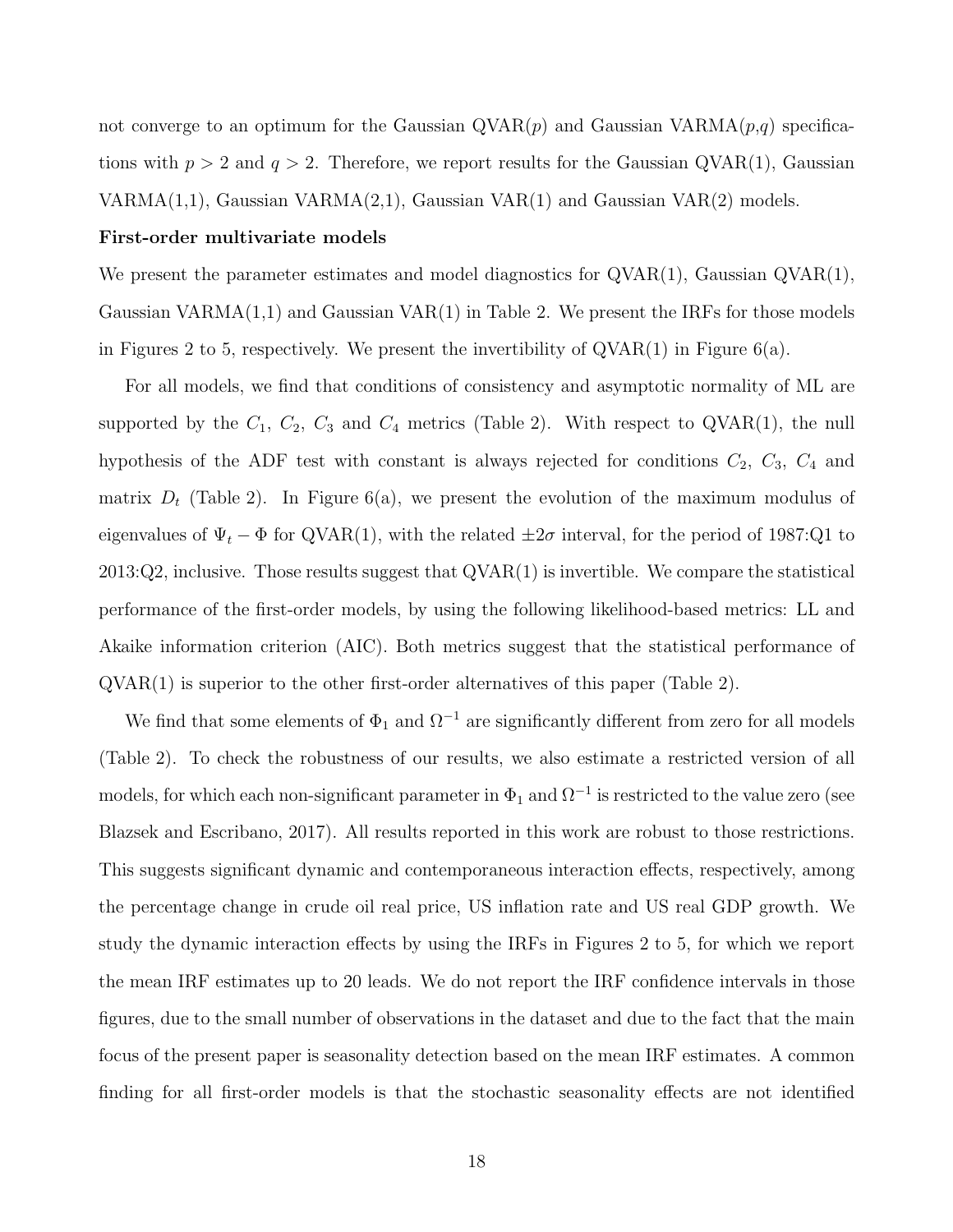in any of the IRF figures. These results show that the score-driven first-order multivariate  $t$ distribution model, also named QVAR(1) model, does not identify the seasonality effects for the small macroeconomic dataset of this paper. This motivates the application of higher-order  $QVAR(p)$  specifications, which are presented in the following subsection.

# [APPROXIMATE LOCATION OF TABLE 2 AND FIGURES 2 TO 6]

#### Second-order multivariate models

We present the parameter estimates and model diagnostics for  $QVAR(2)$ , Gaussian VARMA $(2,1)$ and Gaussian VAR(2) in Table 3. We present the IRFs for those models in Figures 7 to 9, respectively. We present the invertibility of  $QVAR(2)$  in Figure 6(b).

All conditions of consistency and asymptotic normality of ML are supported by the  $C_1$ ,  $C_2$ ,  $C_3$  and  $C_4$  metrics (Table 3). With respect to QVAR(2), the null hypothesis of the ADF test with constant is always rejected for conditions  $C_2$ ,  $C_3$ ,  $C_4$  and matrix  $D_t$  (Table 3). In Figure 6(b), we present the evolution of the maximum modulus of eigenvalues of  $\Psi_t - \Phi$  for QVAR(2), with the related  $\pm 2\sigma$  interval, for the period of 1987:Q1 to 2013:Q2, inclusive. Those results suggest that QVAR(2) is invertible. The LL and AIC metrics suggest that the statistical performance of QVAR(2) is superior to the other second-order alternatives of this paper (Table 3).

We find that some elements of  $\Phi_1$ ,  $\Phi_2$  and  $\Omega^{-1}$  are significantly different from zero for all models (Table 3), suggesting significant dynamic and contemporaneous interaction effects among the percentage change in crude oil real price, US inflation rate and US real GDP growth. To check the robustness of our results, we also estimate a restricted version of all models, for which each non-significant parameter in  $\Phi_1$ ,  $\Phi_2$  and  $\Omega^{-1}$  is restricted to the value zero (see Blazsek and Escribano, 2017). All results reported in this work are robust to those restrictions. We study the dynamic interaction effects by using the IRFs in Figures 7 to 9. In those figures, we report the mean IRF estimates up to 20 leads (as aforementioned, we do not report IRF confidence intervals due to the small number of observations). According to the IRF estimates, clear annual stochastic seasonality effects are observed for  $\alpha$ VAR $(2)$  for several years (Figure 7), while the same effects are not found for the Gaussian VARMA $(2,1)$  and Gaussian VAR $(2)$  specifications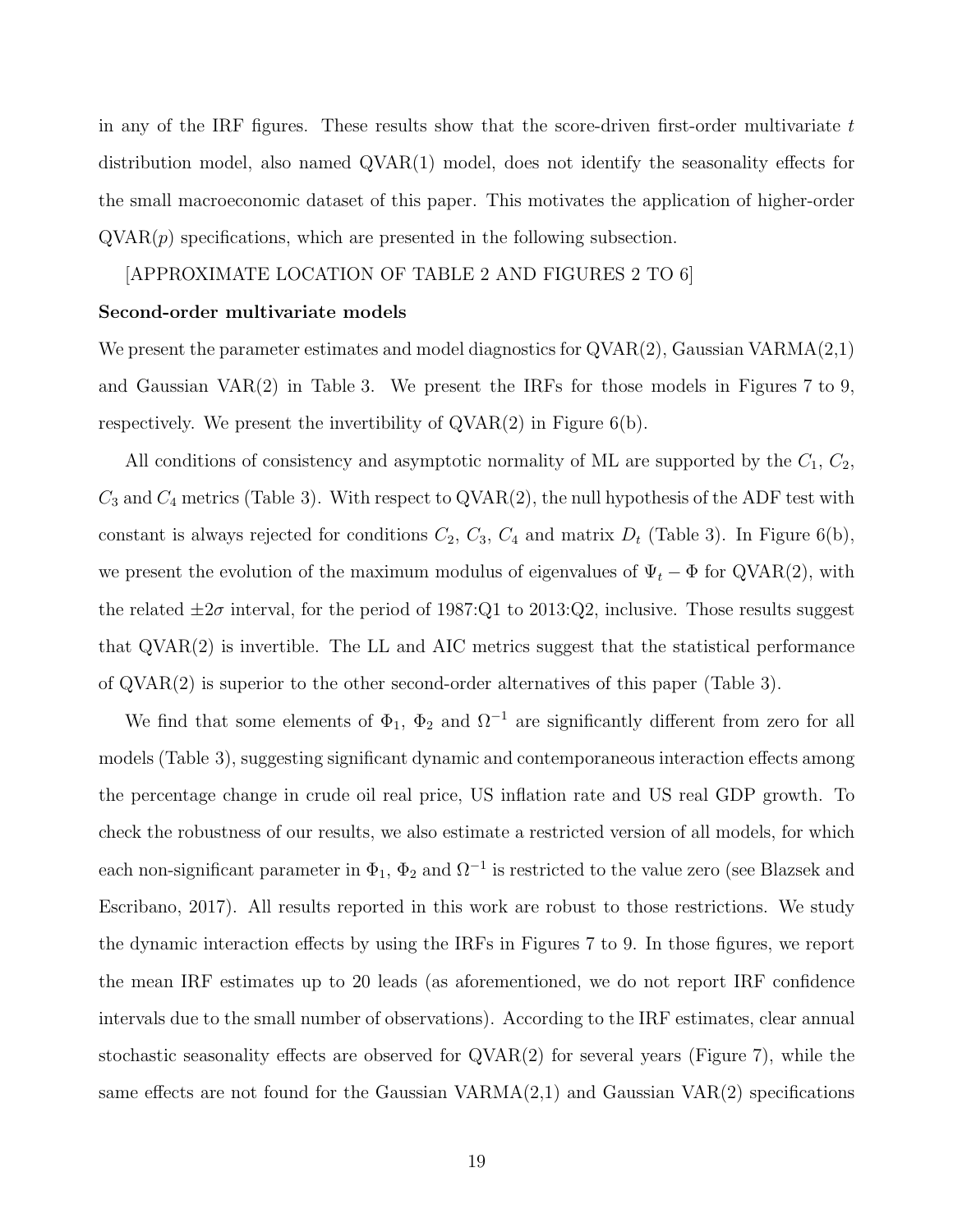(Figures 8 and 9, respectively).

We obtain the following conclusions from the diagonal panels of Figure 7. For the nonseasonally adjusted percentage change in crude oil real price time series, the seasonality detection mechanism for QVAR(2) suggests that the percentage change in crude oil real price time series includes a significant annual stochastic seasonality component. For the seasonally adjusted US inflation rate time series, the seasonality detection mechanism of QVAR(2) suggests that seasonality correction was effective at the data source. For the seasonally adjusted US real GDP time series, the seasonality detection mechanism for  $\text{QVAR}(2)$  suggests that seasonality correction was not effective at the data source, because the seasonally adjusted US real GDP growth time series includes a significant annual stochastic seasonality component.

Our results for  $QVAR(2)$  with multivariate t distribution may motivate the use of the new score-driven nonlinear multivariate  $\text{QVAR}(p)$  model, in order to identify stochastic seasonality effects in small macroeconomic datasets with extreme observations and to verify the effectiveness of different deseasonalization methods for macroeconomic variables.

# [APPROXIMATE LOCATION OF TABLE 3 AND FIGURES 7 TO 9]

# VI. Conclusions

In this paper, we have introduced a new mechanism of seasonality detection for multivariate macroeconomic time series, by extending the DCS model for the multivariate  $t$  distribution. We have named the extended model  $\text{QVAR}(p)$ . We have used a relatively small macroeconomic dataset that includes extreme observations for the period of 1987:Q1 to 2013:Q2, inclusive. The variables considered have been quarterly percentage change in non-seasonally adjusted crude oil real price, quarterly seasonally adjusted US inflation rate, and quarterly seasonally adjusted US real GDP growth. We have found that the statistical performance of  $\text{QVAR}(p)$  is superior to that of the linear Gaussian multivariate alternatives. Stochastic seasonality effects have not been detected by the linear Gaussian  $QVAR(p)$ , Gaussian  $VARMA(p,q)$  and Gaussian  $VAR(p)$ , whereas those effects have been detected by the nonlinear  $QVAR(p)$  with multivariate t distribution. Our results have indicated that, for those cases when the seasonality adjustment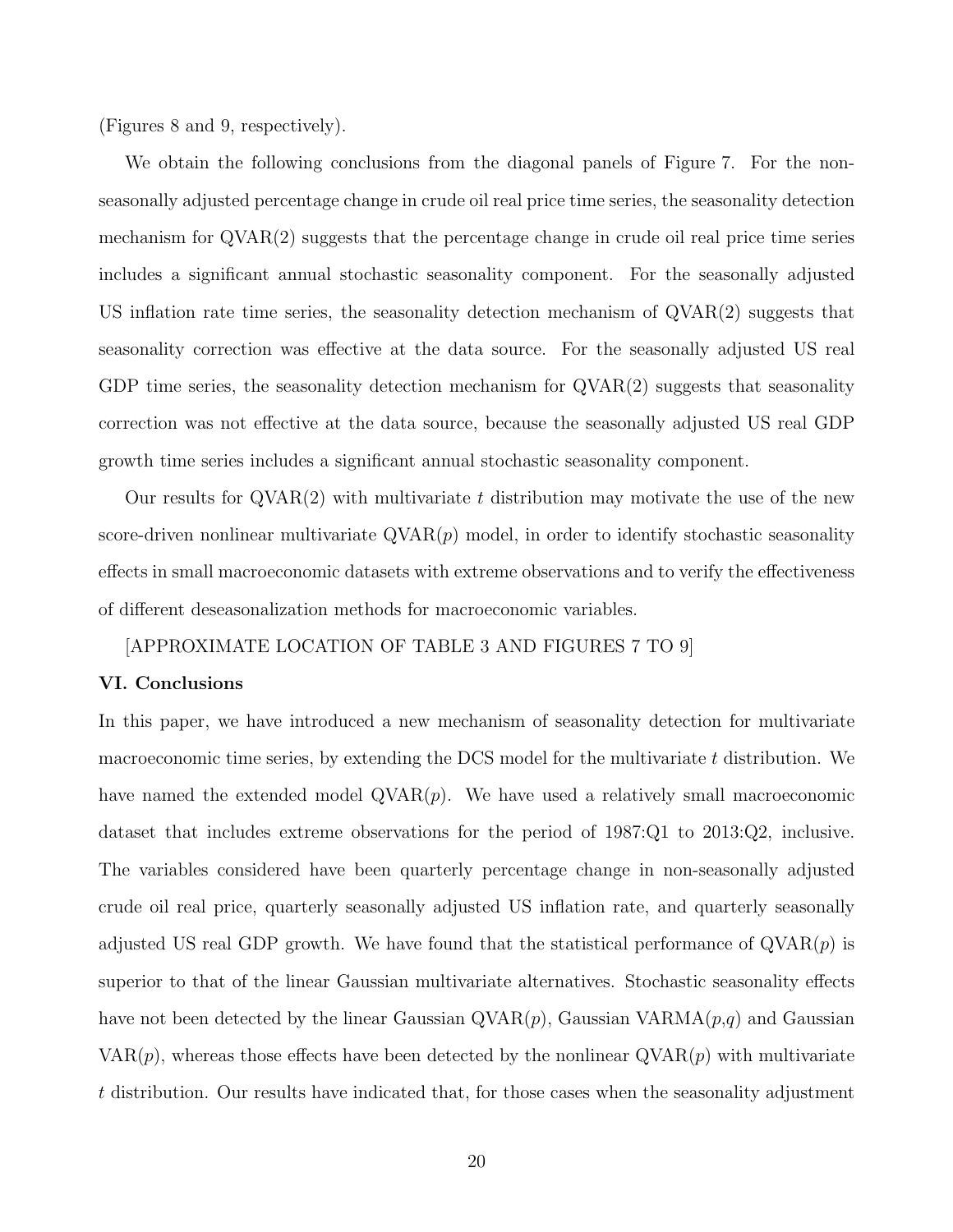is not correct or the data series includes a significant seasonality component, the VAR and VARMA specifications of this paper are unable to detect seasonality effects, while QVAR is able to detect seasonality effects, even for small macroeconomic datasets that are frequent in practical applications.

# References

- Ayala, A. and Blazsek, S. (2018a). 'Equity market neutral hedge funds and the stock market: an application of score-driven copula models', Applied Economics, Vol. 50, pp. 4005–4023.
- Ayala, A. and Blazsek, S. (2018b). 'Score-driven copula models for portfolios of two risky assets', The European Journal of Finance, https://doi.org/10.1080/1351847X.2018.1464488.
- Ayala, A., Blazsek, S. and Escribano, A. (2017). Dynamic conditional score models with time-varying location, scale and shape parameters, Working Paper 17-08, Department of Economics, Carlos III University of Madrid, Getafe (Madrid).
- Barsky, R. B. and Kilian, L. (2004). 'Oil and the macroeconomy since the 1970s', Journal of Economic Perspectives, Vol. 18, pp. 115–134.
- Blanchard, O. J. (2002). 'Comments on "Do we really know that oil caused the Great Stagnation? A monetary alternative" by Robert Barsky and Lutz Kilian', in Bernanke B. and Rogoff K. (eds.), NBER Macroeconomics Annual, Cambridge: MIT Press, pp. 183–192.
- Blasques, F., Gorgi, P., Koopman, S. J. and Wintenberger, O. (2018). 'Feasible invertibility conditions and maximum likelihood estimation for observation-driven models', *Electronic Journal of Statistics*, Vol. 12, pp. 1019–1052.
- Blazsek, S. and Escribano, A. (2010). 'Knowledge spillovers in U.S. patents: a dynamic patent intensity model with secret common innovation factors', *Journal of Econometrics*, Vol. 159, pp. 14–32.
- Blazsek, S. and Escribano, A. (2016a). 'Score-driven dynamic patent count panel data models', Economics Letters, Vol. 149, pp. 116–119.
- Blazsek, S. and Escribano, A. (2016b). 'Patent propensity, R&D and market competition: dynamic spillovers of innovation leaders and followers', Journal of Econometrics, Vol. 191, pp. 145–163.
- Blazsek, S. and Escribano, A. (2017). Score-driven nonlinear multivariate dynamic location models, Working Paper 17-14, Department of Economics, Carlos III University of Madrid, Getafe (Madrid).
- Blazsek, S. and Ho, H.-C. (2017). 'Markov regime-switching Beta-t-EGARCH', Applied Economics, Vol. 49, pp. 4793–4805.
- Blazsek, S., Ho, H.-C. and Liu, S.-P. (2018). 'Score-driven Markov-switching EGARCH models: an application to systematic risk analysis', Applied Economics, https://doi.org/10.1080/00036846.2018.1488073.
- Blazsek, S. and Mendoza, V. (2016). 'QARMA-Beta-t-EGARCH versus ARMA-GARCH: an application to S&P 500', Applied Economics, Vol. 48, pp. 1119–1129.
- Blazsek, S. and Monteros, L. A. (2017). 'Event-study analysis by using dynamic conditional score models', Applied Economics, Vol. 49, pp. 4530–4541.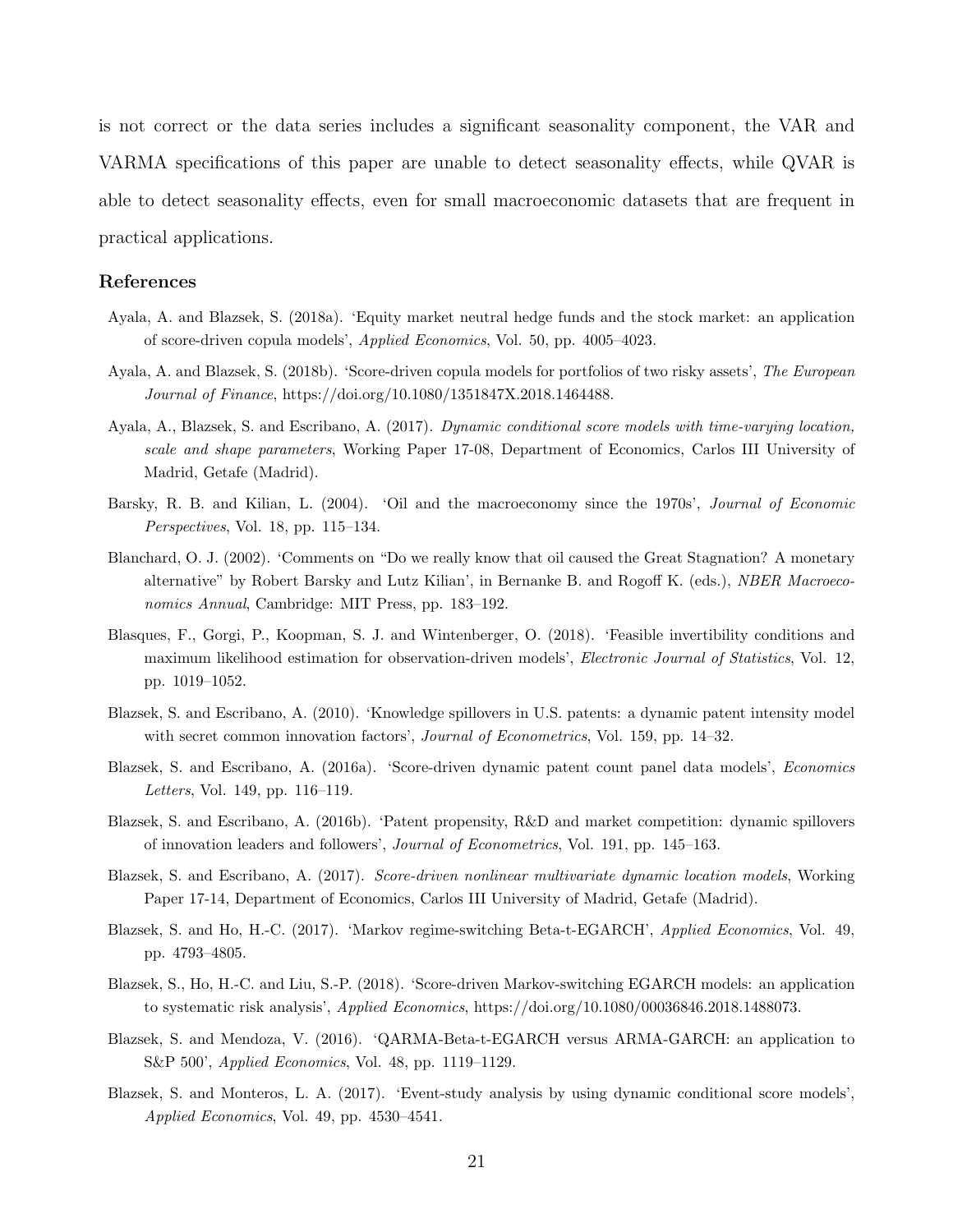- Blazsek, S. and Villatoro, M. (2015). 'Is Beta-t-EGARCH $(1,1)$  superior to GARCH $(1,1)$ ?', Applied Economics, Vol. 47, pp. 1764–1774.
- Blundell, R., Griffith, R. and Windmeijer, F. (2002). 'Individual effects and dynamic in count data models', Journal of Econometrics, Vol. 108, pp. 113–131.
- Bollerslev, T. (1986). 'Generalized autoregressive conditional heteroskedasticity', Journal of Econometrics, Vol. 31, pp. 307–327.
- Box, G. E. P. and Jenkins, G. M. (1970). *Time Series Analysis, Forecasting and Control*, Holden-Day, San Francisco.
- Cox, D. R. (1981). 'Statistical analysis of time series: some recent developments', Scandinavian Journal of Statistics, Vol. 8, pp. 93–115.
- Creal, D., Koopman, S. J. and Lucas, A. (2013). 'Generalized autoregressive score models with applications', Journal of Applied Econometrics, Vol. 28, pp. 777–795.
- Dickey, D. A. and Fuller, W. A. (1979). 'Distribution of the estimators for autoregressive time series with a unit root', Journal of the American Statistical Association, Vol. 74, pp. 427–431.
- Engle, R. F. (1982). 'Autoregressive conditional heteroscedasticity with estimates of the variance of United Kingdom inflation', Econometrica, Vol. 50, pp. 987–1007.
- Gouriéroux, C., Monfort, A. and Trognon, A. (1984). 'Pseudo maximum likelihood methods: theory', *Econo*metrica, Vol. 52, pp. 681–700.
- Hamilton, J. D. (1994). Time Series Analysis, Princeton University Press, Princeton.
- Harvey, A. C. (2013). Dynamic Models for Volatility and Heavy Tails, Cambridge University Press, Cambridge.
- Harvey, A. C. and Chakravarty, T. (2008). Beta-t-(E)GARCH, Cambridge Working Papers in Economics 0840, Faculty of Economics, University of Cambridge, Cambridge.
- Kilian, L. (2008). 'A comparison of the effects of exogenous oil supply shocks on output and inflation in the G7 countries', Journal of the European Economic Association, Vol. 6, pp. 78–121.
- Kilian, L. and Lütkepohl, H. (2017). Structural Vector Autoregressive Analysis, Cambridge University Press, Cambridge.
- Lütkepohl, H. (2005). New Introduction to Multivariate Time Series Analysis, Springer-Verlag, Berlin.
- Newey, K. and West, K. D. (1987). 'A simple, positive semi-definite, heteroskedasticity and autocorrelation consistent covariance matrix', Econometrica, Vol. 55, pp. 703–708.
- Tiao, G. C. and Tsay, R. S. (1989). 'Model specification in multivariate time series', Journal of the Royal Statistical Society, Vol. 51, pp. 157–213.
- Wooldridge, J. M. (2005). 'Simple solutions to the initial conditions problem in dynamic, nonlinear panel data models with unobserved heterogeneity', Journal of Applied Econometrics, Vol. 20, pp. 39–54.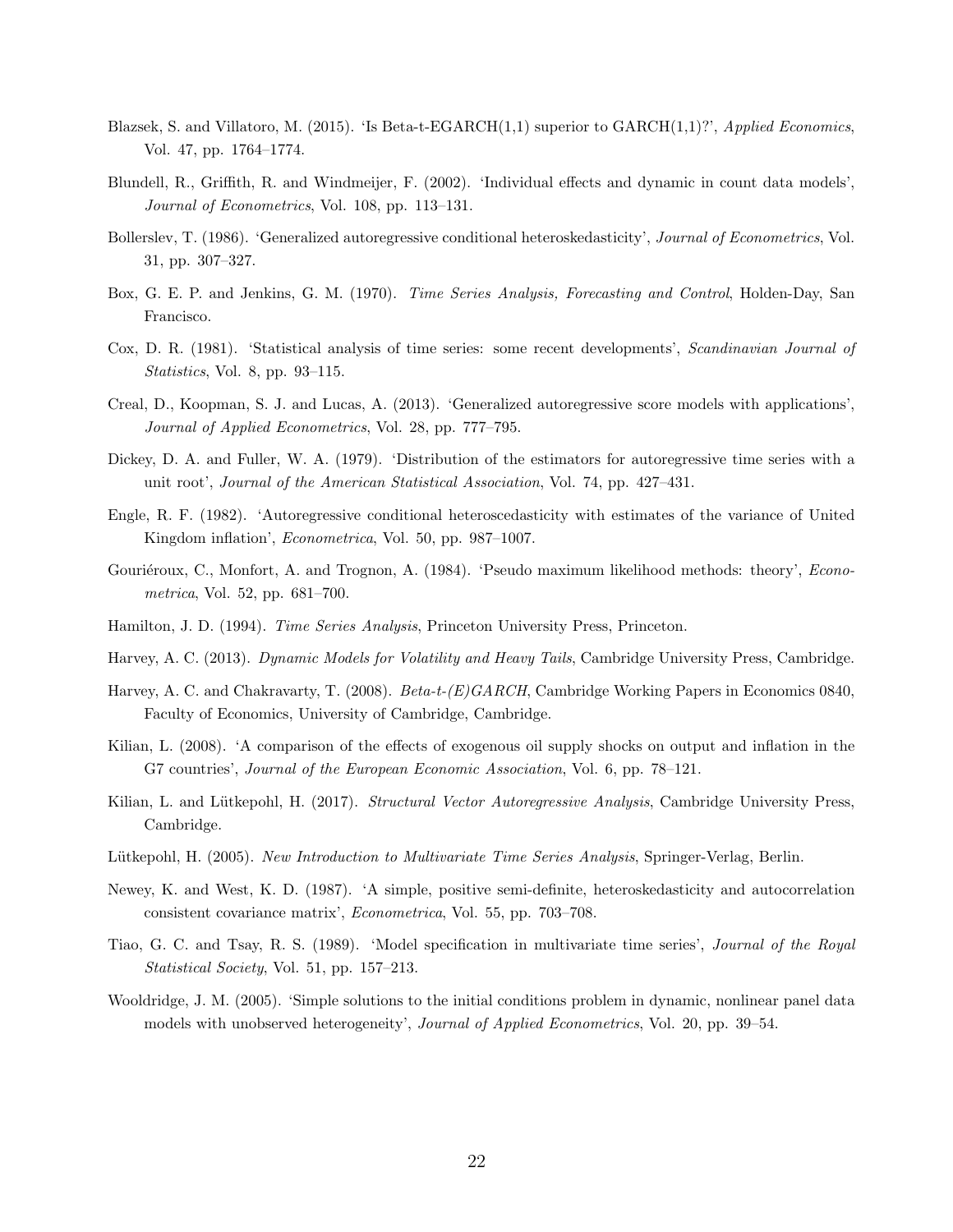| A. Descriptive statistics             | rude oil $y_{1t}$<br>Ö | Inflation y <sub>2t</sub> | growth y <sub>3t</sub><br>GDP | B. Deterministic seasonality effects                                                               | Estimates                    |
|---------------------------------------|------------------------|---------------------------|-------------------------------|----------------------------------------------------------------------------------------------------|------------------------------|
| Start date                            | 1987Q1                 | 1987Q1                    | 1987Q1                        | Crude oil $y_{1t}$ :                                                                               |                              |
| End date                              | 2013Q2                 | 2013Q2                    | 2013Q2                        | $\delta_{1,\mathrm{Q1}}$                                                                           | $4.9367*(2.5909)$            |
| Sample size $T$                       | 106                    | 106                       | 106                           | $\delta_{1,\mathrm{Q}2}$                                                                           | 2.6584(2.6120)               |
| Minimum                               | 93.1315                | $-0.1560$                 | $-2.1746$                     | $\delta_{1,\mathrm{Q}3}$                                                                           | 4.0292(3.4734)               |
| Maximum                               | 68.2694                | 1.2005                    | 1.8712                        | $\delta_{1,\mathrm{Q}4}$                                                                           | $7.3139*(4.2138)$<br>$\vert$ |
| Mean                                  | 1.1289                 | 0.5548                    | 0.6430                        | $\circ$<br>$\left  {}\right $<br>p-value $H_0: \delta_{1,\mathbf{Q}1} - \delta_{1,\mathbf{Q}2}$    | 0.6267                       |
| Standard deviation                    | 17.6076                | 0.2423                    | 0.6212                        | $\circ$<br>$p\text{-value H}_0: \delta_{1,\mathrm{Q1}}-\delta_{1,\mathrm{Q3}}=$                    | 0.8477                       |
| Skewness                              | $-1.0045$              | 0.2055                    | $-1.3129$                     | $\circ$<br>$p\text{-value H}_0: \delta_{1,\mathrm{Q1}}-\delta_{1,\mathrm{Q4}}=$                    | 0.0107                       |
| Excess kurtosis                       | 8.3888                 | 0.4469                    | 4.0935                        | Inflation $y_{2t}$ :                                                                               |                              |
| ADF with constant                     | $-9.4521***$           | $-2.8647**$               | $6.3930***$                   | $\delta_{2,\mathrm{Q1}}$                                                                           | $0.6081***$ (0.0494)         |
| ADF with constant and linear trend    | $-9.4633***$           | $-3.4689**$               | $6.7048***$                   | $\delta_{2,\mathrm{Q}2}$                                                                           | $0.5507***(0.0499)$          |
| ADF with constant and quadratic trend | $-9.4560***$           | $-3.5659*$                | $6.7431***$                   | $\delta_{2,\mathrm{Q3}}$                                                                           | $0.5593***(0.0465)$          |
| PACF(1)                               | $-0.0238$              | $0.6536***$               | $0.4319***$                   | $\delta_{2,\mathrm{Q}4}$                                                                           | $0.4991***$ (0.0374)         |
| PACF(2)                               | $-0.263***$            | $0.2862***$               | $0.24***$                     | $\circ$<br>$\vert\vert$<br>$-\delta_{2,\mathrm{Q2}}$ =<br>$p$ -value $H_0: \delta_{2,\mathrm{Q1}}$ | 0.3867                       |
| PACF(3)                               | 0.0209                 | 0.1336                    | $-0.0769$                     | $\circ$<br>$-\,\delta_{2,\mathrm{Q3}}=$<br>$p\text{-value } \mathbf{H}_0: \delta_{2,\mathbf{Q}1}$  | 0.4664                       |
| PACF(4)                               | $-0.0407$              | 0.0507                    | 0.0806                        | $\circ$<br>$\delta_{2,\mathrm{Q}4} =$<br>$p\text{-value }\text{H}_0: \delta_{2,\text{Q1}}$         | 0.1053                       |
| PACF(5)                               | $-0.2431**$            | $-0.0418$                 | $-0.0463$                     | GDP growth $y_3t$ :                                                                                |                              |
| PACF(6)                               | $-0.0473$              | 0.0859                    | 0.0067                        | $\delta_{3,\mathrm{Q1}}$                                                                           | $0.4619***$ (0.1209)         |
| PACF(7)                               | 0.0178                 | $-0.1441$                 | 0.0306                        | $\delta_{3,\mathrm{Q}2}$                                                                           | $0.8190***$ (0.0860)         |
| PACF(8)                               | $-0.1096$              | $-0.0356$                 | $-0.0325$                     | $\delta_{3,\mathrm{Q}3}$                                                                           | $0.6279***$ (0.0949)         |
| PACF(9)                               | $-0.1454$              | $-0.0469$                 | 0.1543                        | $\delta_{3,\mathrm{Q}4}$                                                                           | $0.6634***$ (0.1569)         |
| PACF(10                               | $-0.0401$              | $-0.0035$                 | $-0.0603$                     | 0<br>$\vert\vert$<br>$-\delta_{3,Q2}$ =<br>$p\text{-value } \mathbf{H}_0: \delta_{3,\mathbf{Q} 1}$ | 0.0358                       |
| PACF(11                               | $-0.076$               | 0.0794                    | $-0.2349**$                   | 0<br>$p\text{-value H}_0: \delta_{3,\mathrm{Q1}}-\delta_{3,\mathrm{Q3}}=$                          | 0.3296                       |
| PACF(12                               | 0.0923                 | $-0.0351$                 | $-0.0327$                     | $\circ$<br>p-value H <sub>0</sub> : $\delta_{3,\mathrm{Q1}} - \delta_{3,\mathrm{Q4}} =$            | 0.2371                       |
| PACF(13                               | $-0.169*$              | $-0.1464$                 | $-0.0068$                     |                                                                                                    |                              |
| PACF(14                               | 0.1392                 | 0.0772                    | 0.1337                        |                                                                                                    |                              |
| PACF(15                               | $-0.0532$              | $-0.0354$                 | 0.0196                        |                                                                                                    |                              |
| PACF(16                               | 0.0546                 | 0.1065                    | 0.0285                        |                                                                                                    |                              |
| PACF(17                               | $-0.0422$              | $-0.0276$                 | $-0.0064$                     |                                                                                                    |                              |
| PACF(18                               | $-0.0357$              | $-0.1058$                 | $-0.1212$                     |                                                                                                    |                              |
| PACF(19)                              | 0.0062                 | $-0.1567$                 | 0.1495                        |                                                                                                    |                              |
| PACF(20                               | 0.0228                 | 0.1108                    | 0.0017                        |                                                                                                    |                              |

TABLE 1<br>Descriptive statistics of percentage change in crude oil real price  $y_{1t}$ , US inflation rate  $y_{2t}$ , and US real GDP growth  $y_{3t}$ Descriptive statistics of percentage change in crude oil real price y1t, US inflation rate y2t, and US real GDP growth y3t Note: United States (US); gross domestic product (GDP); augmented Dickey-Fuller test statistic (ADF); partial autocorrelation function (PACF). \*, \*\* and \*\*\* indicate Note: United States (US); gross domestic product (GDP); augmented Dickey–Fuller test statistic (ADF); partial autocorrelation function (PACF). ∗, ∗∗ and ∗∗∗ indicate significance at the 10%, 5% and 1% levels, respectively. We highlight the p-values that indicate significant parameter differences by using bold numbers.<br>Data are downloaded from: http://www-personal.umich.edu/~lkilian/fi significance at the 10%, 5% and 1% levels, respectively. We highlight the p-values that indicate significant parameter differences by using bold numbers. Data are downloaded from: http://www-personal.umich.edu/∼lkilian/figure9 1 chol.zip.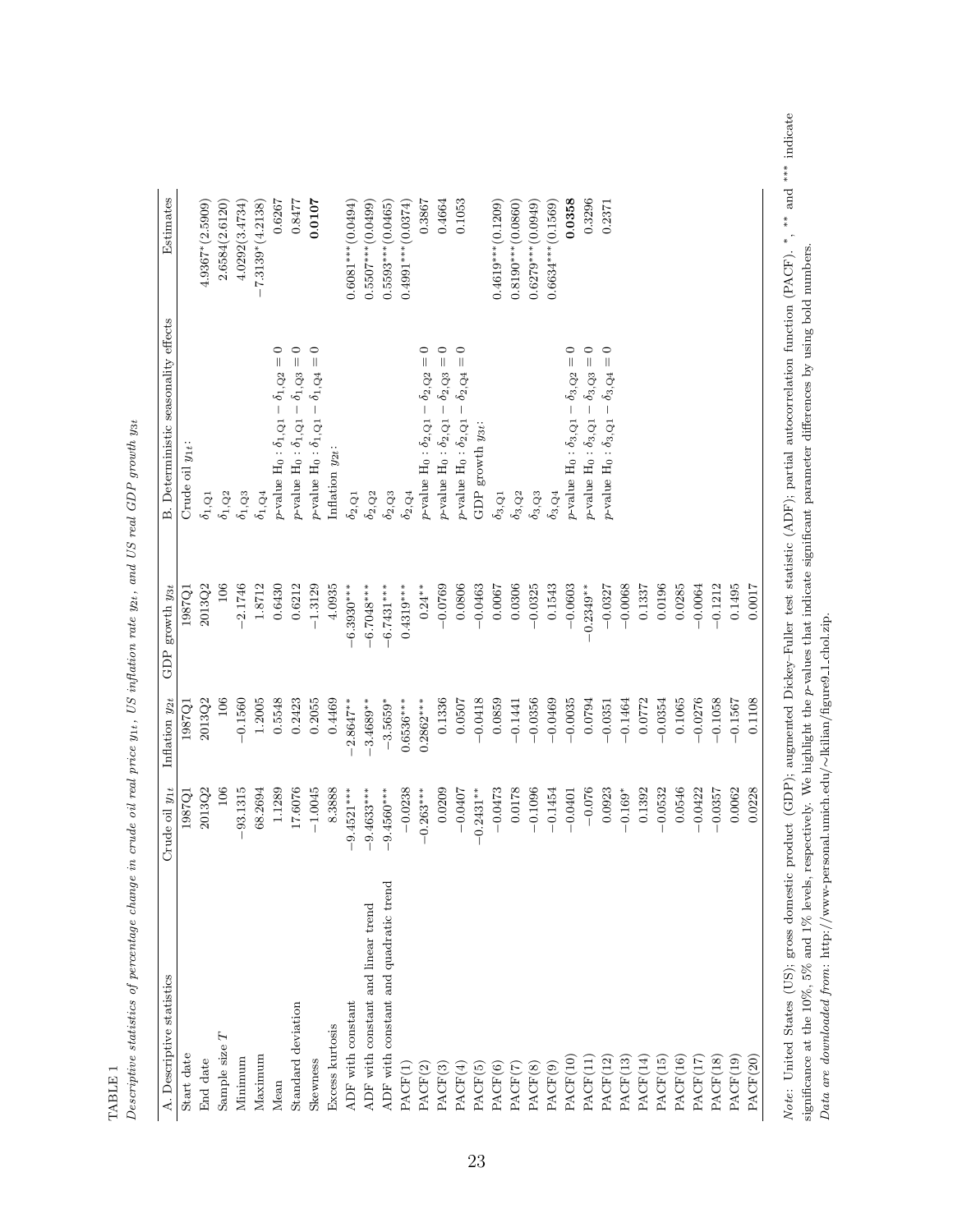| A. Parameters                                                   | QVAR(1)              | Gaussian $QVAR(1)$   | A. Parameters         | Gaussian $VARMA(1,1)$ | Gaussian $VAR(1)$    |
|-----------------------------------------------------------------|----------------------|----------------------|-----------------------|-----------------------|----------------------|
| $\scriptstyle c_1$                                              | 2.7357(1.7330)       | 1.5209(2.0607)       | $\tilde{c}_1$         | 0.4544(3.2069)        | 2.2474(7.1518)       |
| $c_2$                                                           | $0.5628***(0.0688)$  | $0.5592***(0.0600)$  | $\tilde{c}_2$         | 0.0037(0.0241)        | $0.1359**$ (0.0640)  |
| $\mathfrak{c}_3$                                                | $0.6944***$ (0.0831) | $0.6647***(0.0984)$  | $\tilde{c}_3$         | $0.1913**$ (0.0879)   | $0.4377**$ (0.2137)  |
| $\Phi_{1,11}$                                                   | 0.4059(0.2914)       | $-0.2759(0.2245)$    | $\Phi_{1,11}$         | $0.4148***(0.1526)$   | $-0.0483(0.1323)$    |
| $\Phi_{1,12}$                                                   | $-17.4749(11.5521)$  | $-10.7715(15.4631)$  | $\Phi_{1,12}$         | $-1.5651(5.0321)$     | $-5.0643(11.3223)$   |
| $\Phi_{1,13}$                                                   | $-10.9163(6.8459)$   | $-8.0130(7.9166)$    | $\Phi_{1,13}$         | 1.7358(1.8527)        | 2.7481(3.5702)       |
| $\Phi_{1,21}$                                                   | $0.0083*(0.0045)$    | $0.0147***$ (0.0050) | $\Phi_{1,21}$         | 0.0017(0.0012)        | $-0.0001(0.0018)$    |
| $\Phi_{1,22}$                                                   | $1.1893***(0.1546)$  | $1.0510***$ (0.1675) | $\Phi_{1,22}$         | $0.9241***$ (0.0387)  | $0.6615***(0.0923)$  |
| $\Phi_{1,23}$                                                   | $0.2019**$ (0.0866)  | 0.1268(0.0841)       | $\Phi_{1,23}$         | $0.0535***(0.0185)$   | $0.0776**$ (0.0367)  |
| $\Phi_{1,31}$                                                   | $-0.0038(0.0092)$    | $-0.0069(0.0135)$    | $\Phi_{1,31}$         | $-0.0030(0.0028)$     | $-0.0012(0.0031)$    |
| $\Phi_{1,32}$                                                   | $-0.3238(0.3283)$    | $-0.3548*(0.2150)$   | $\Phi_{1,32}$         | $-0.1899(0.1417)$     | $-0.1380(0.3169)$    |
| $\Phi_{1,33}$                                                   | $0.6674***$ (0.1809) | $0.7500***$ (0.1080) | $\Phi_{1,33}$         | $0.8847***(0.0702)$   | $0.4428***(0.1133)$  |
| $\Psi_{1,11}$                                                   | $0.3871***$ (0.1018) | $0.2486***(0.0522)$  | $\tilde{\Psi}_{1,11}$ | $-0.5969***(0.0752)$  | NA                   |
| $\Omega_{11}^{-1}$                                              | $12.8909***(1.3657)$ | $17.8343***(1.2332)$ | $\Omega_{11}^{-1}$    | $17.1544***(1.1348)$  | $17.4057***(1.2077)$ |
| $\Omega_{21}^{-1}$                                              | 0.0087(0.0167)       | 0.0199(0.0163)       | $\Omega_{21}^{-1}$    | 0.0121(0.0247)        | 0.0078(0.0229)       |
| $\begin{matrix}\Omega_{22}^{-1}\\ \Omega_{31}^{-1}\end{matrix}$ | $0.1354***(0.0130)$  | $0.1595***(0.0107)$  | $\Omega_{22}^{-1}$    | $0.1568***(0.0113)$   | $0.1743***(0.0102)$  |
|                                                                 | 0.0828(0.0528)       | $0.1354***(0.0520)$  | $\Omega_{31}^{-1}$    | $0.1342**$ (0.0568)   | $0.1359**$ (0.0671)  |
| $\Omega_{32}^{-1}$                                              | 0.0099(0.0597)       | 0.0030(0.0472)       | $\Omega_{32}^{-1}$    | $-0.0125(0.0638)$     | $-0.0218(0.0585)$    |
| $\Omega_{33}^{-1}$                                              | $0.4347***$ (0.0394) | $0.5217***$ (0.0352) | $\Omega_{33}^{-1}$    | $0.5242***(0.0431)$   | $0.5390***(0.0433)$  |
| $\nu$                                                           | $5.2255***(1.3534)$  | NA                   | $\boldsymbol{\nu}$    | NA                    | NA                   |
| <b>B.</b> Diagnostics                                           | QVAR(1)              | Gaussian QVAR(1)     | <b>B.</b> Diagnostics | Gaussian VARMA(1,1)   | Gaussian VAR(1)      |
| $C_1$                                                           | 0.8660               | 0.8468               | $C_1$                 | 0.9029                | 0.6017               |
| $C_2$                                                           | NA                   | 0.2486               | $C_2$                 | 0.5969                | <b>NA</b>            |
| $C_2$ ADF                                                       | All stationary       | NA                   | $C_2$ ADF             | <b>NA</b>             | <b>NA</b>            |
| $C_3$                                                           | 0.8230               | NA                   | $C_3$                 | NA                    | <b>NA</b>            |
| $C_3$ ADF                                                       | All stationary       | NA                   | $C_3$ ADF             | <b>NA</b>             | <b>NA</b>            |
| $C_4$                                                           | 0.6791               | NA                   | $C_4$                 | <b>NA</b>             | <b>NA</b>            |
| $C_4$ ADF                                                       | All stationary       | NA                   | $C_4$ ADF             | <b>NA</b>             | <b>NA</b>            |
| $D_t$ ADF                                                       | All stationary       | NA                   | $D_t$ ADF             | <b>NA</b>             | <b>NA</b>            |
| $\mathop{\rm LL}\nolimits$                                      | $-4.5353$            | $-4.6514$            | LL                    | $-4.6000$             | $-4.7484$            |

TABLE 2 Parameter estimates and model diagnostics for first-order multivariate time series models

Note: Quasi-vector autoregressive (QVAR); VAR moving average (VARMA); not available (NA); augmented Dickey–Fuller (ADF); log-likelihood (LL); Akaike information criterion (AIC). For all models,  $|C_1| < 1$  indicates covariance stationarity. For QVAR(1),  $C_2$  ADF indicates that  $u_t$  and its derivative  $\partial u_t/\partial \mu_t$  have finite second moments and covariance that are dynamic and do not depend on  $\mu_t$ . For all Gaussian models,  $|C_2| < 1$  indicates invertibility. For QVAR(1),  $|C_3| < 1$  and  $|C_4| < 1$  indicate necessary and sufficient conditions for the asymptotic properties of the ML estimator, respectively. For  $\text{QVAR}(1)$ ,  $D_t$  ADF indicates that all time series formed by the elements of  $D_t$  are covariance stationary. Bold likelihood-based metrics indicate superior model performance. Standard errors are reported in parentheses. <sup>∗</sup>, ∗∗ and ∗∗∗ indicate significance at the 10%, 5% and 1% levels, respectively.

AIC **9.4479** 9.6612 AIC 9.5586 9.8365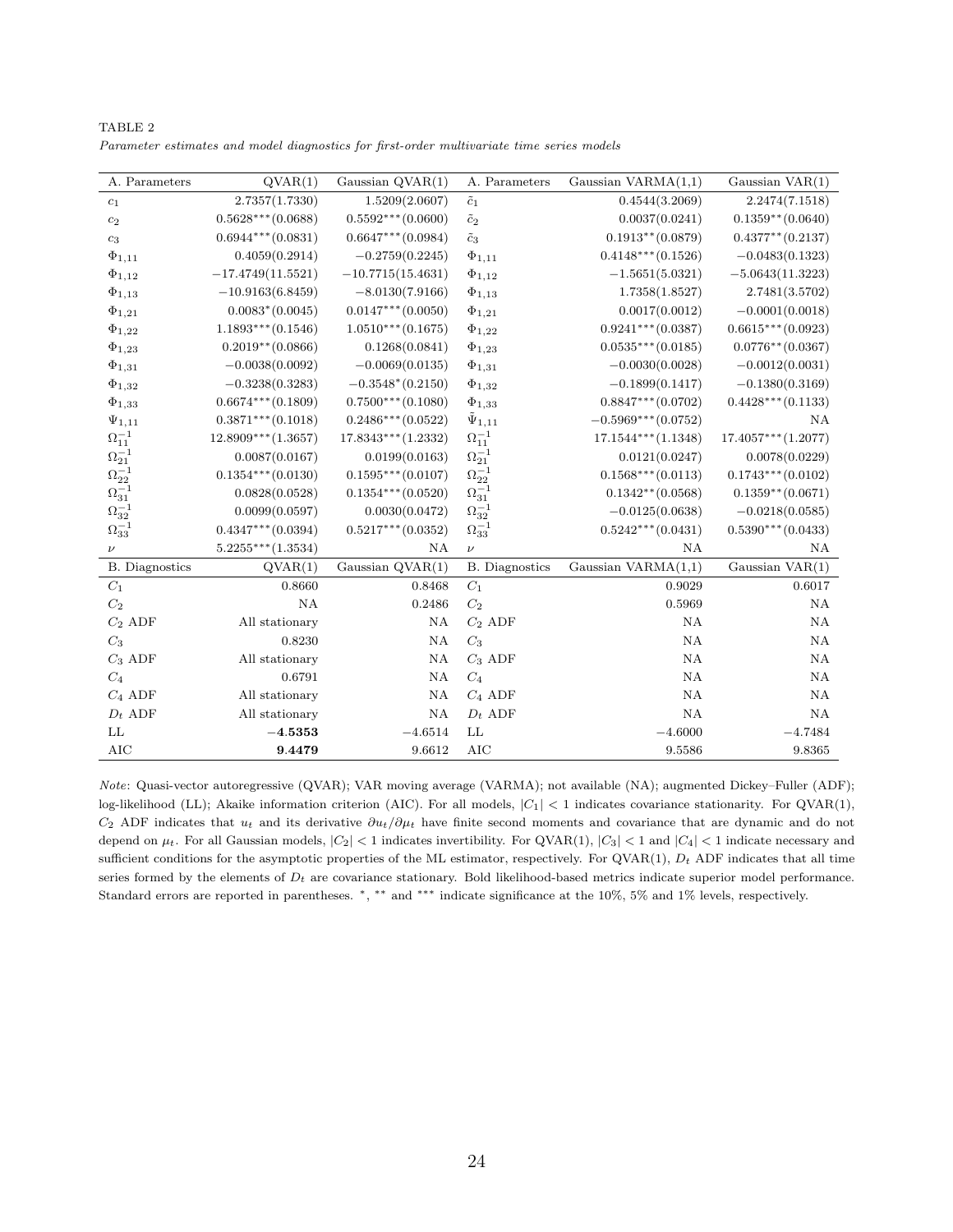| A. Parameters                         | QVAR(2)                | A. Parameters         | Gaussian $VARMA(2,1)$ | Gaussian VAR(2)       |
|---------------------------------------|------------------------|-----------------------|-----------------------|-----------------------|
| $c_1$                                 | 3.6927(2.9517)         | $\tilde{c}_1$         | $-0.3198(3.6659)$     | $-0.6156(6.3289)$     |
| $c_2$                                 | $0.5982***$ (0.0836)   | $\tilde{c}_2$         | 0.0086(0.0321)        | 0.0719(0.0626)        |
| $c_3$                                 | $0.6997***$ (0.0635)   | $\tilde{c}_3$         | $0.2031*(0.1137)$     | $0.4321**$ (0.2091)   |
| $\Phi_{1,11}$                         | 0.0434(0.4088)         | $\Phi_{1,11}$         | $0.4535**$ (0.1885)   | $-0.0551(0.1381)$     |
| $\Phi_{1,12}$                         | $-14.0767(17.4553)$    | $\Phi_{1,12}$         | $-2.4832(16.8823)$    | $-11.6530(14.6404)$   |
| $\Phi_{1,13}$                         | $-14.9229(10.5581)$    | $\Phi_{1,13}$         | 2.8715(4.9101)        | 2.8974(4.1635)        |
| $\Phi_{1,21}$                         | $0.0093*(0.0057)$      | $\Phi_{1,21}$         | 0.0006(0.0018)        | 0.0003(0.0018)        |
| $\Phi_{1,22}$                         | $1.6014***$ (0.1649)   | $\Phi_{1,22}$         | $0.8223***(0.2101)$   | $0.4208***$ (0.1187)  |
| $\Phi_{1,23}$                         | $0.2874***(0.1111)$    | $\Phi_{1,23}$         | $0.0776*(0.0453)$     | 0.0698(0.0447)        |
| $\Phi_{1,31}$                         | $-0.0058(0.0156)$      | $\Phi_{1,31}$         | $-0.0018(0.0029)$     | $-0.0012(0.0028)$     |
| $\Phi_{1,32}$                         | 0.6641(0.8137)         | $\Phi_{1,32}$         | $-0.1016(0.4782)$     | $-0.2377(0.4349)$     |
| $\Phi_{1,33}$                         | $0.8487***$ $(0.2772)$ | $\Phi_{1,33}$         | $0.8758***$ (0.1683)  | $0.3270***$ (0.1212)  |
| $\Phi_{2,11}$                         | 0.5330(0.3849)         | $\Phi_{2,11}$         | $-0.2073*(0.1205)$    | $-0.2819**$ (0.1287)  |
| $\Phi_{2,12}$                         | 18.0614(14.6695)       | $\Phi_{2,12}$         | 2.2500(16.3773)       | 10.0400(12.6349)      |
| $\Phi_{2,13}$                         | 10.0051(10.7389)       | $\Phi_{2,13}$         | $-0.7693(5.6546)$     | 1.8566(5.0159)        |
| $\Phi_{2,21}$                         | 0.0003(0.0063)         | $\Phi_{2,21}$         | 0.0025(0.0016)        | $0.0023*(0.0014)$     |
| $\Phi_{2,22}$                         | $-0.6958***(0.1458)$   | $\Phi_{2,22}$         | 0.0909(0.1742)        | $0.3371***$ (0.0998)  |
| $\Phi_{2,23}$                         | $-0.0595(0.1270)$      | $\Phi_{2,23}$         | $-0.0242(0.0411)$     | 0.0195(0.0399)        |
| $\Phi_{2,31}$                         | $-0.0492**$ (0.0224)   | $\Phi_{2,31}$         | $-0.0036(0.0041)$     | $-0.0029(0.0052)$     |
| $\Phi_{2,32}$                         | $-0.3714(1.0000)$      | $\Phi_{2,32}$         | $-0.0704(0.4839)$     | $-0.0640(0.4330)$     |
| $\Phi_{2,33}$                         | $-1.2614***(0.4601)$   | $\Phi_{2,33}$         | $-0.0134(0.1463)$     | $0.2882**$ (0.1291)   |
| $\Psi_{1,11}$                         | $0.4251***(0.1046)$    | $\tilde{\Psi}_{1,11}$ | $-0.5495***(0.1424)$  | ΝA                    |
| $\Omega_{11}^{-1}$                    | $12.2978***(1.3441)$   | $\Omega_{11}^{-1}$    | $16.7792***$ (1.3796) | $16.6400***$ (1.5254) |
|                                       | 0.0034(0.0163)         | $\Omega_{21}^{-1}$    | 0.0184(0.0301)        | 0.0134(0.0314)        |
| $\Omega_{21}^{-1}$ $\Omega_{22}^{-1}$ | $0.1157***$ (0.0109)   | $\Omega_{22}^{-1}$    | $0.1506***(0.0114)$   | $0.1582***(0.0096)$   |
| $\Omega_{31}^{-1}$                    | $0.1033**$ (0.0501)    | $\Omega_{31}^{-1}$    | $0.1237*(0.0644)$     | $0.1326**$ (0.0617)   |
| $\Omega_{32}^{-1}$                    | 0.0084(0.0549)         | $\Omega_{32}^{-1}$    | $-0.0065(0.0818)$     | $-0.0236(0.0738)$     |
| $\Omega_{33}^{-1}$                    | $0.3825***(0.0378)$    | $\Omega_{33}^{-1}$    | $0.5222***(0.0450)$   | $0.5176***(0.0470)$   |
| $\boldsymbol{\nu}$                    | $3.6079***$ (0.9566)   | $\boldsymbol{\nu}$    | NA                    | ΝA                    |
| <b>B.</b> Diagnostics                 | QVAR(2)                | <b>B.</b> Diagnostics | Gaussian $VARMA(2,1)$ | Gaussian VAR(2)       |
| $C_1$                                 | 0.8932                 | $C_1$                 | 0.8874                | 0.7779                |
| $C_2$                                 | NA                     | $C_2$                 | 0.5495                | NA                    |
| $C_2$ ADF                             | All stationary         | $C_2$ ADF             | NA                    | NA                    |
| $C_3$                                 | 0.9010                 | $C_3$                 | NA                    | NA                    |
| $C_3$ ADF                             | All stationary         | $C_3$ ADF             | NA                    | NA                    |
| $C_4$                                 | 0.8137                 | $C_4$                 | NA                    | NA                    |
| $C_4$ ADF                             | All stationary         | $C_4$ ADF             | NA                    | NA                    |
| $D_t$ ADF                             | All stationary         | $D_t$ ADF             | NA                    | NA                    |
| LL                                    | $-4.4445$              | LL                    | $-4.5342$             | $-4.5664$             |
| $\rm AIC$                             | 9.4362                 | <b>AIC</b>            | 9.5968                | 9.6422                |

TABLE 3 Parameter estimates and model diagnostics for second-order multivariate time series models

Note: Quasi-vector autoregressive (QVAR); VAR moving average (VARMA); not available (NA); augmented Dickey–Fuller (ADF); log-likelihood (LL); Akaike information criterion (AIC). For all models,  $|C_1| < 1$  indicates covariance stationarity. For QVAR(1),  $C_2$  ADF indicates that  $u_t$  and its derivative  $\partial u_t/\partial \mu_t$  have finite second moments and covariance that are dynamic and do not depend on  $\mu_t$ . For all Gaussian models,  $|C_2| < 1$  indicates invertibility. For QVAR(1),  $|C_3| < 1$  and  $|C_4| < 1$  indicate necessary and sufficient conditions for the asymptotic properties of the ML estimator, respectively. For QVAR(1),  $D_t$  ADF indicates that all time series formed by the elements of  $D_t$  are covariance stationary. Bold likelihood-based metrics indicate superior model performance. Standard errors are reported in parentheses. <sup>∗</sup>, ∗∗ and ∗∗∗ indicate significance at the 10%, 5% and 1% levels, respectively.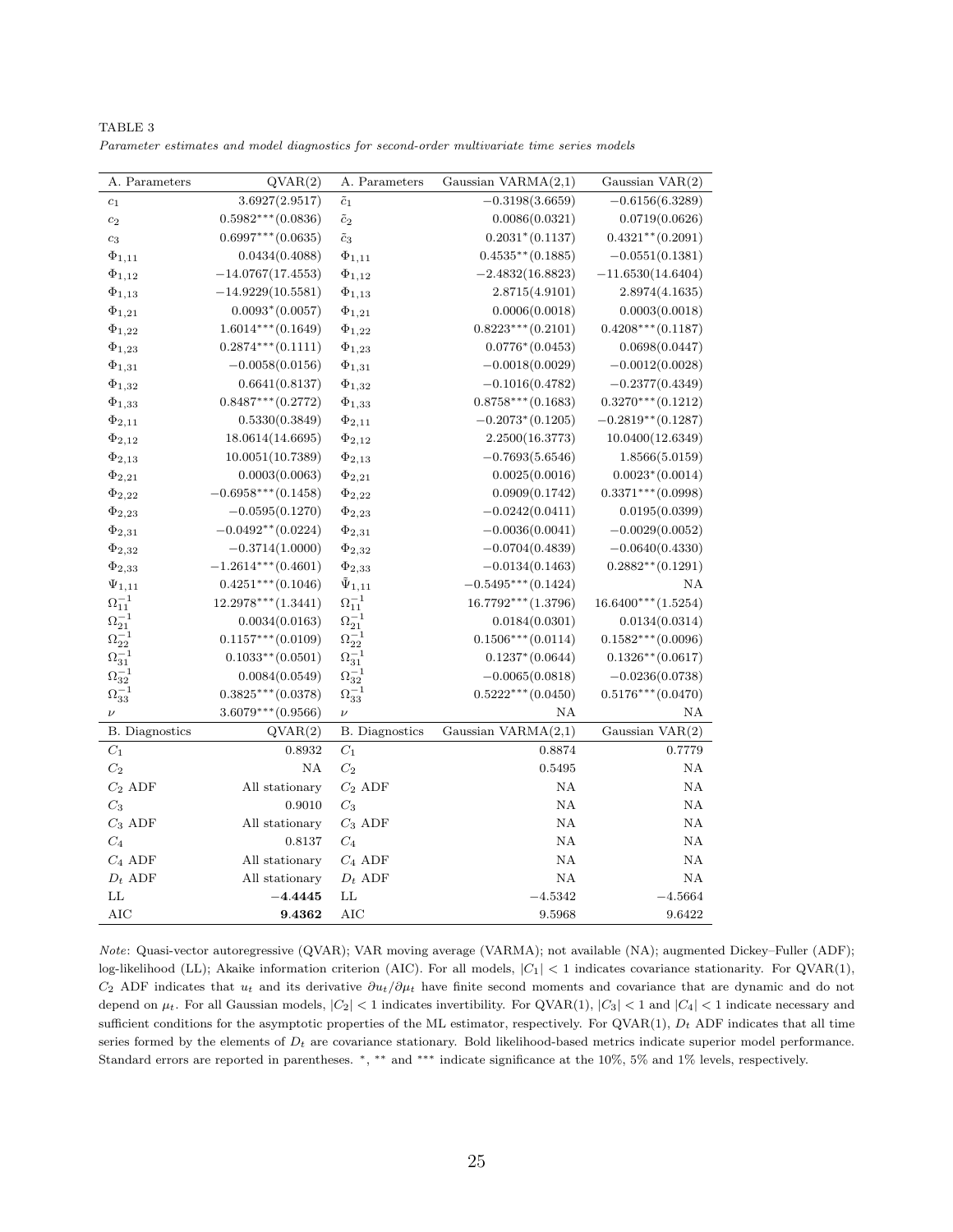



Figure 1. Dataset for the period of 1987:Q1 to 2013:Q2, inclusive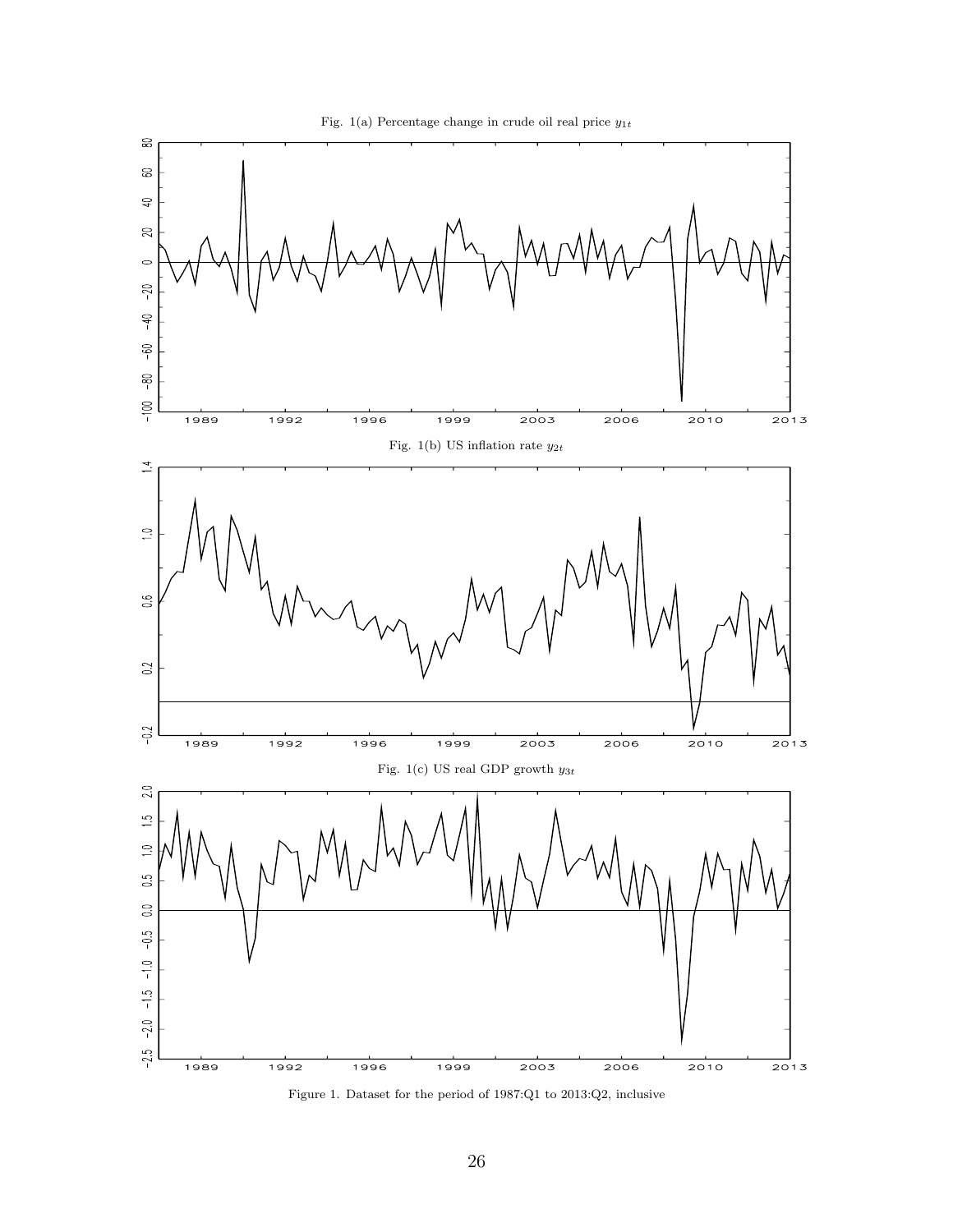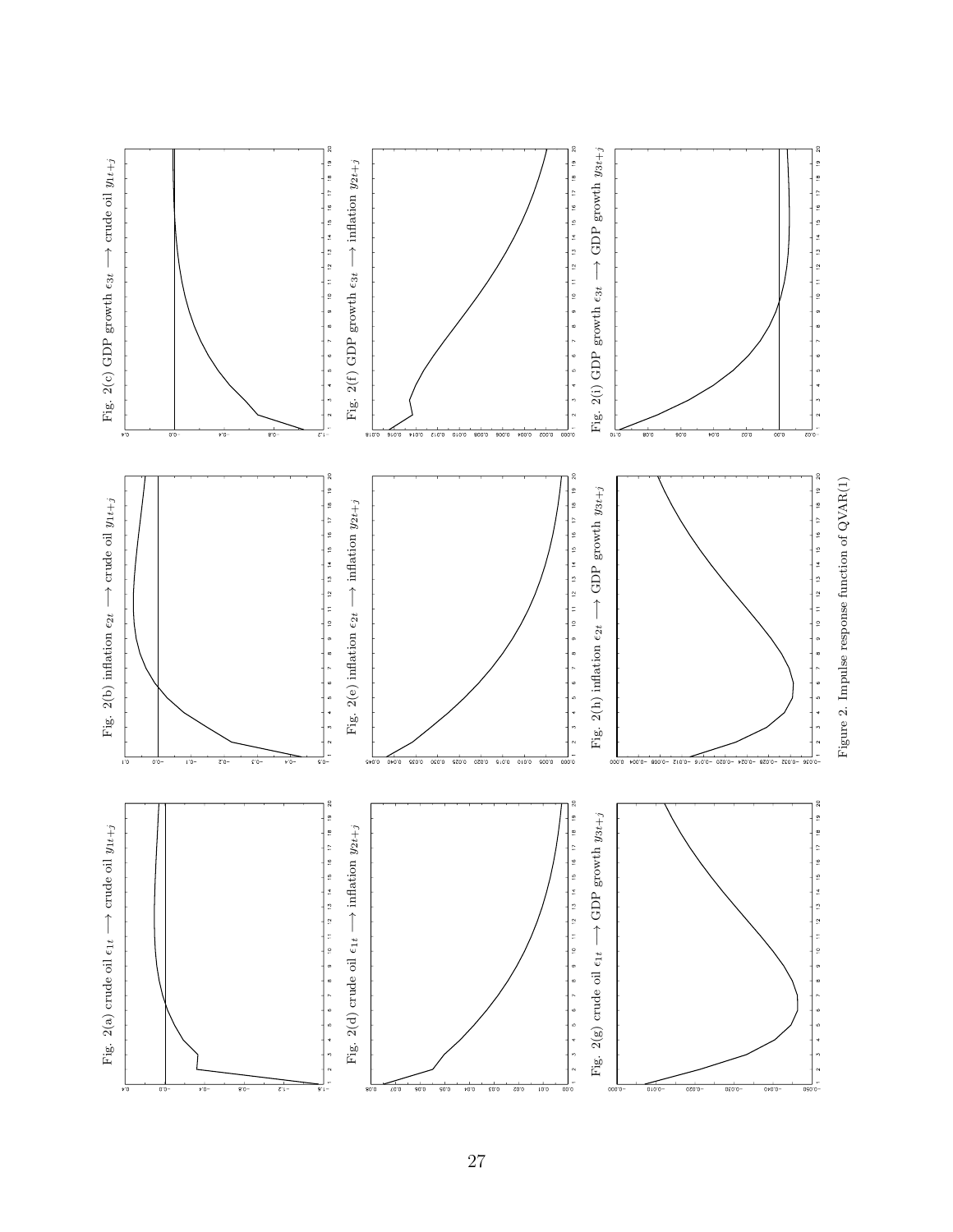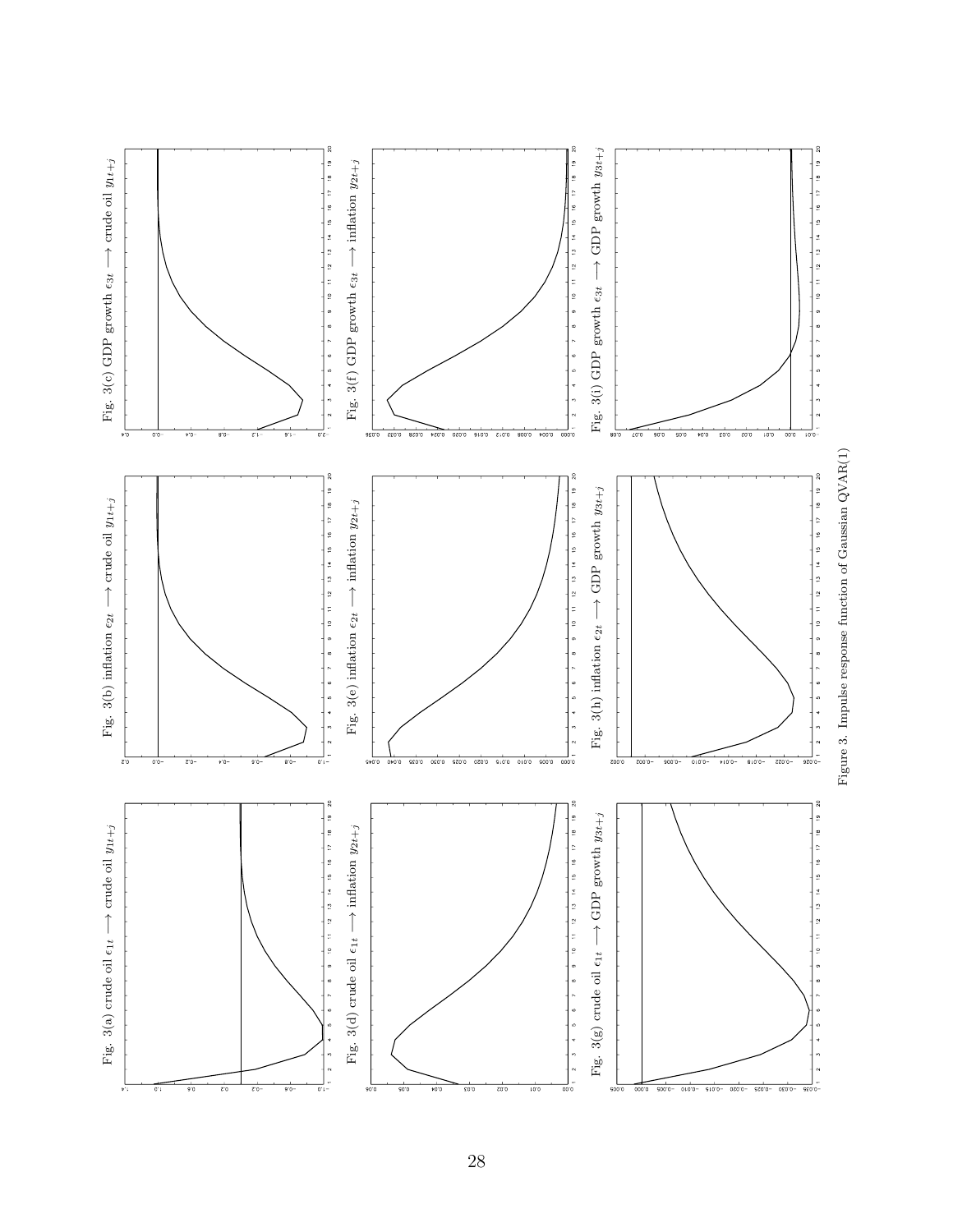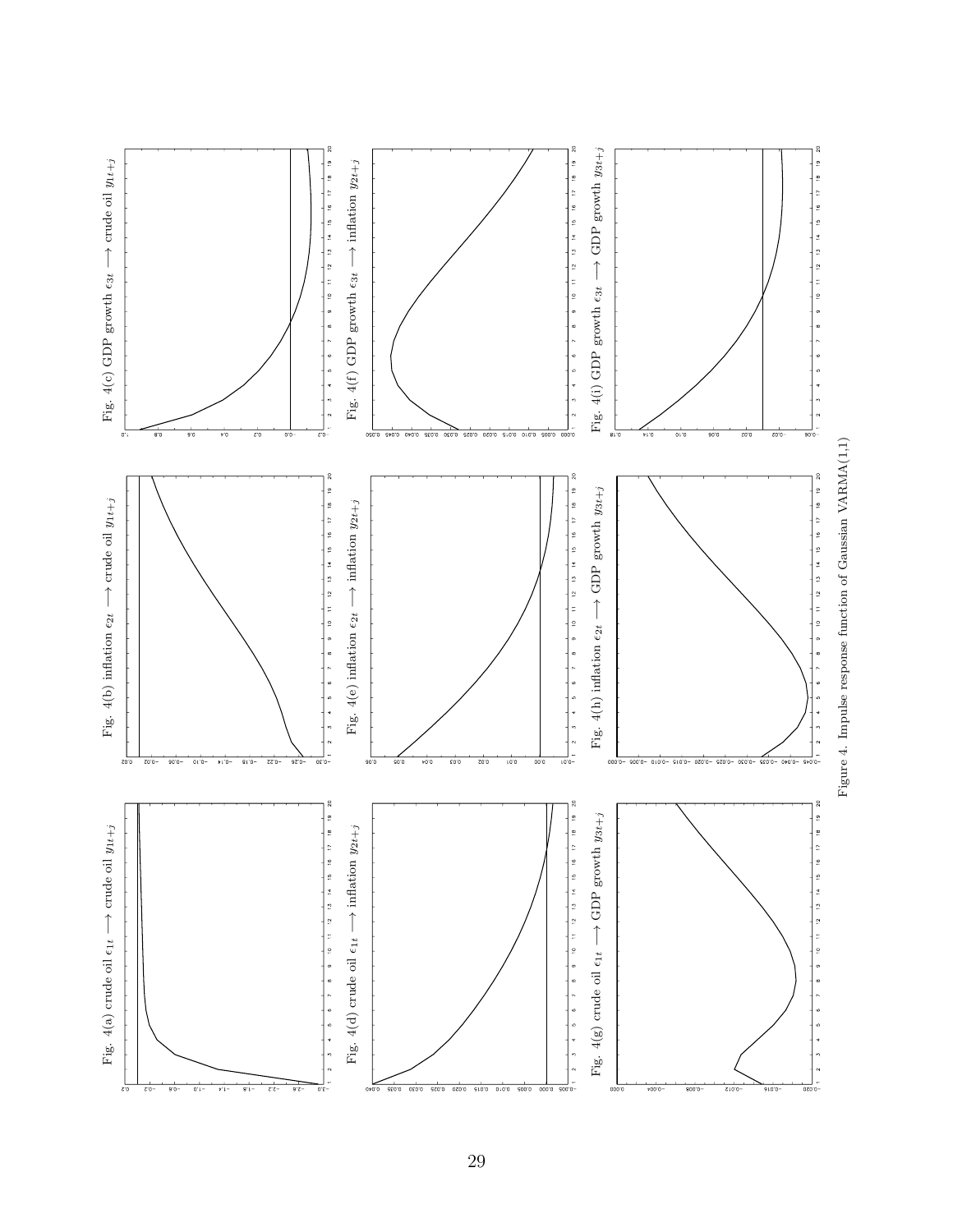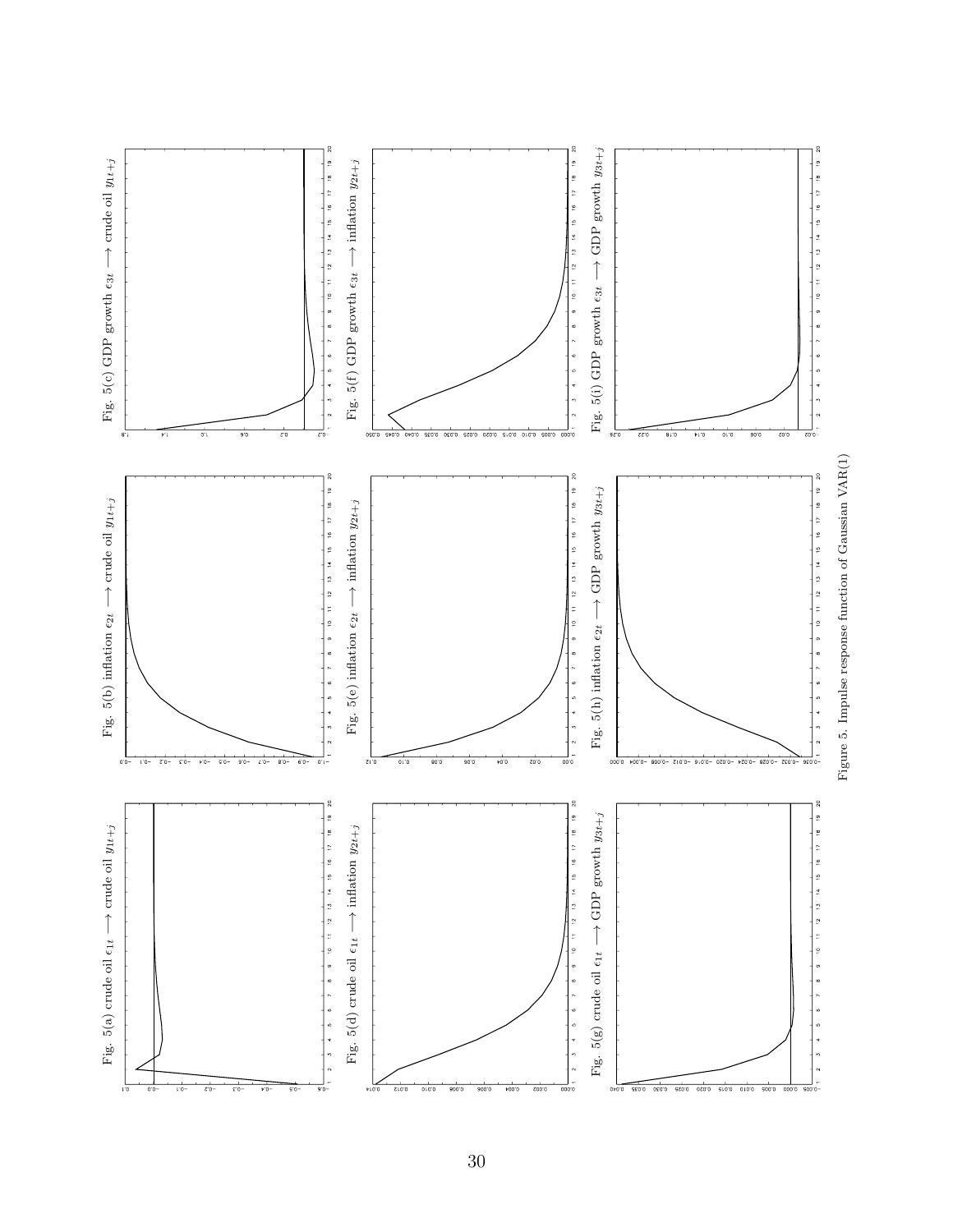



Figure 6. Invertibility of QVAR(1) and QVAR(2) for the period of 1987:Q1 to 2013:Q2, inclusive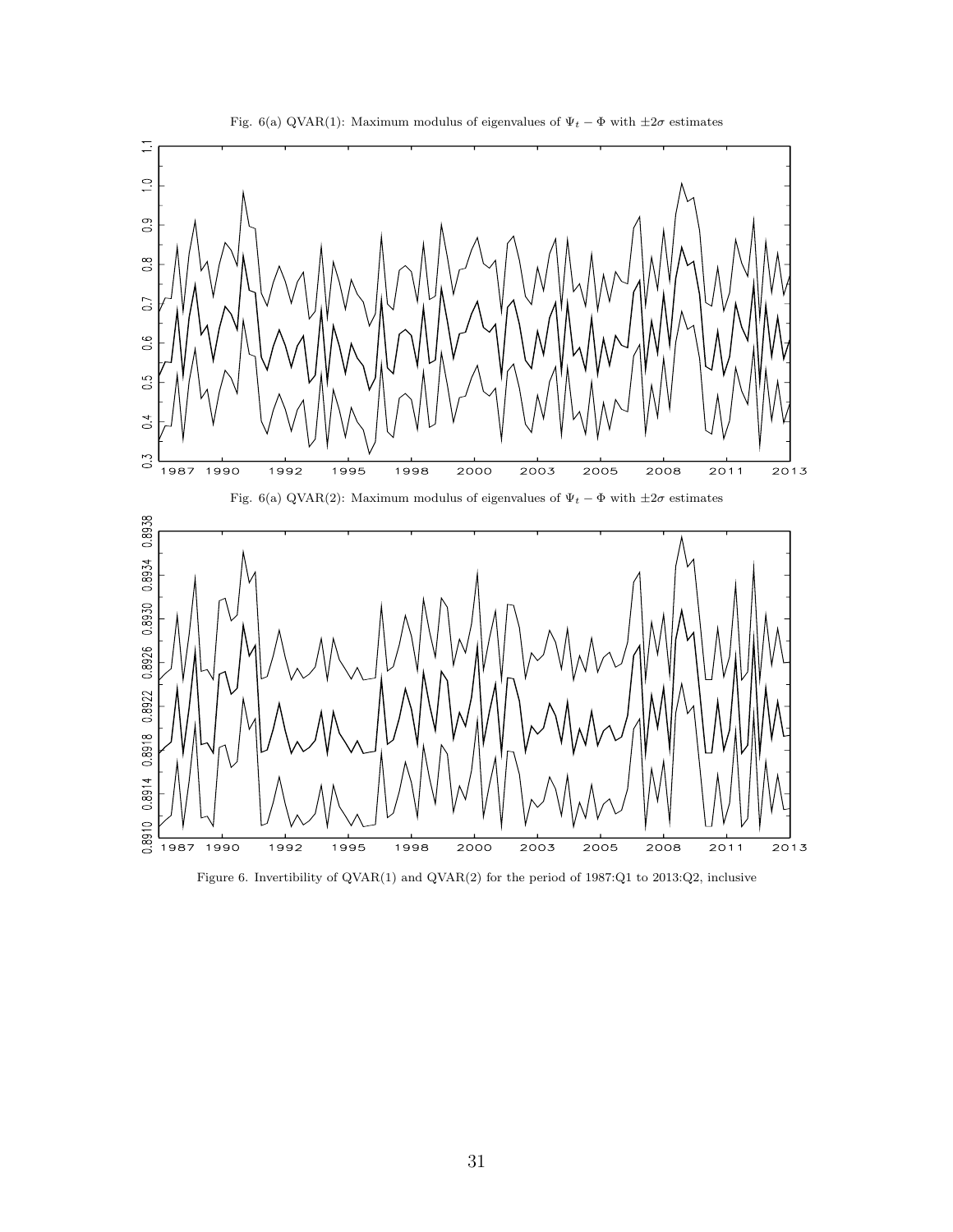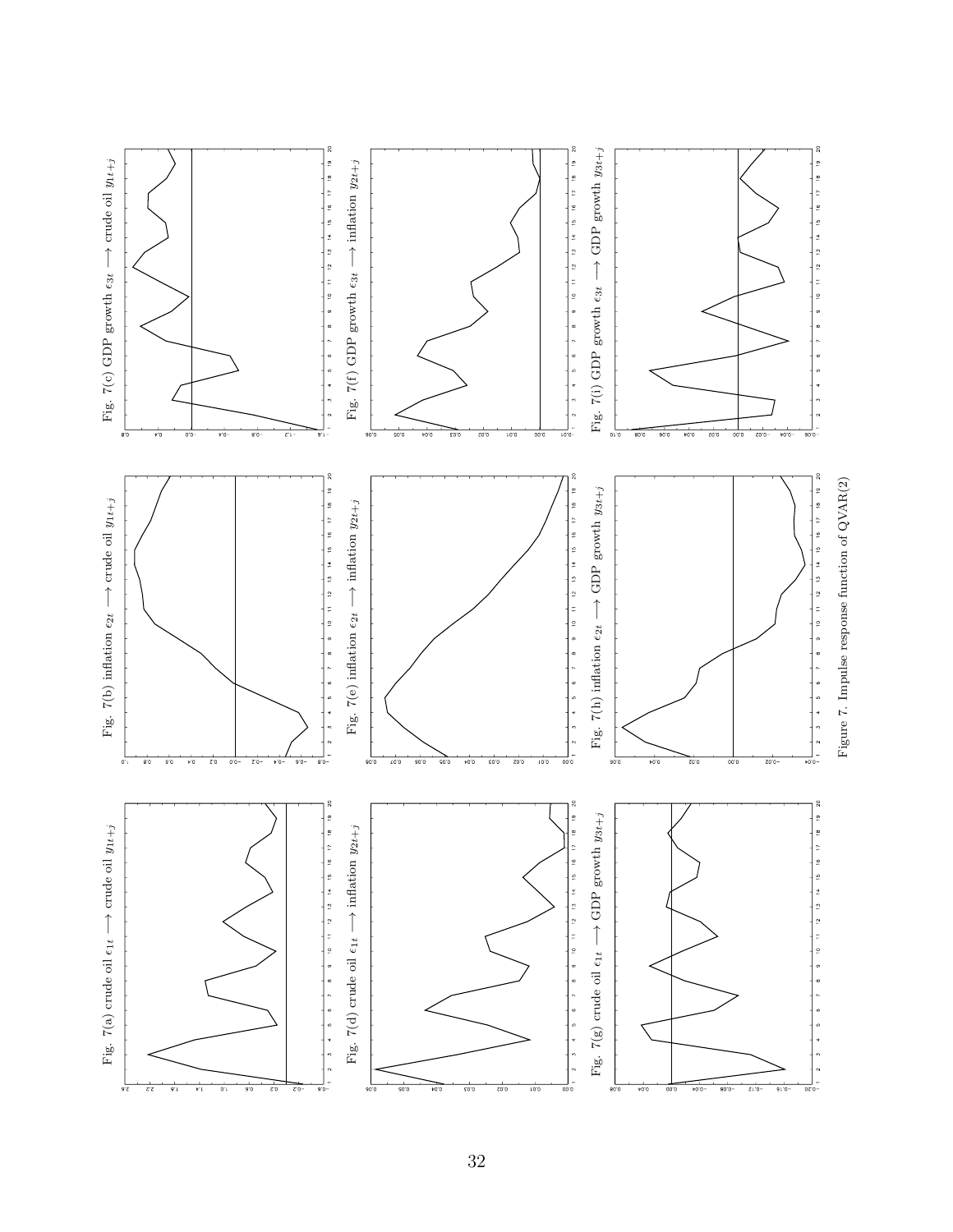